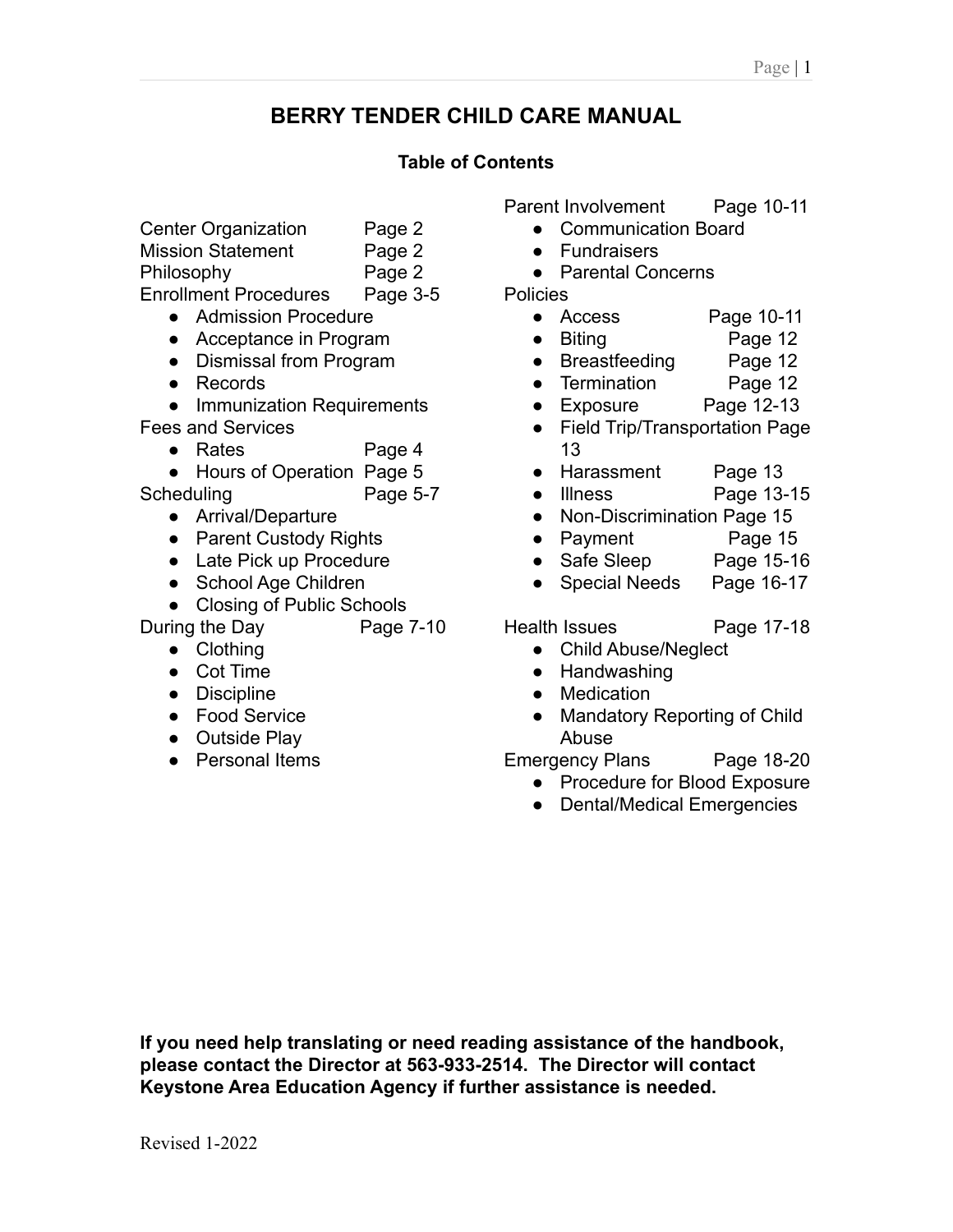Welcome to Berry Tender Child Care. We are very pleased that you are going to be a part of our childcare center.

# **CENTER ORGANIZATION**

BTCC is a non-profit organization. The budget depends solely on tuition, donations, and fundraisers. The Board of Directors makes all policy and financial decisions. BTCC performs in a professional manner in all areas of its operating business. The director develops all program areas, day to day business operations set by the board, staff development, and classroom teaching. The assistant director assists with the daily operations.

# **MISSION STATEMENT**

To provide quality care in a well- supervised public space and to encourage the development of a positive sense of self for each child under our care.

# **PHILOSOPHY**

BTCC provides a program based on the developmental philosophy that all children learn best through play. Children learn through active participation and are allowed daily learning experiences. They are encouraged to problem solve, make decisions and think creatively as they exchange ideas in a flexible, organized environment.

Our programs are designed to meet both the individual and group needs of the children entrusted in our care. The teachers will be viewed as role models and friends. Interaction with peers will reflect the loving and caring environment of their surroundings, while also respecting a child's need for quiet time and space. Communication will be maintained with parents through reports, awards, and monthly newsletters.

Our primary goal and objective of Berry Tender Child Care Center is to assist in all aspects of a child's development, which includes the child's emotional, physical, mental, creative, and intellectual growth.

All staff has basic first aid certification, CPR training, Mandatory Reporter and Blood Borne Pathogens Training. There will be professional growth and development showing a minimum of attendance of 10 hours of in-service training within the first year of employment and 6 hours each year thereafter for each staff person.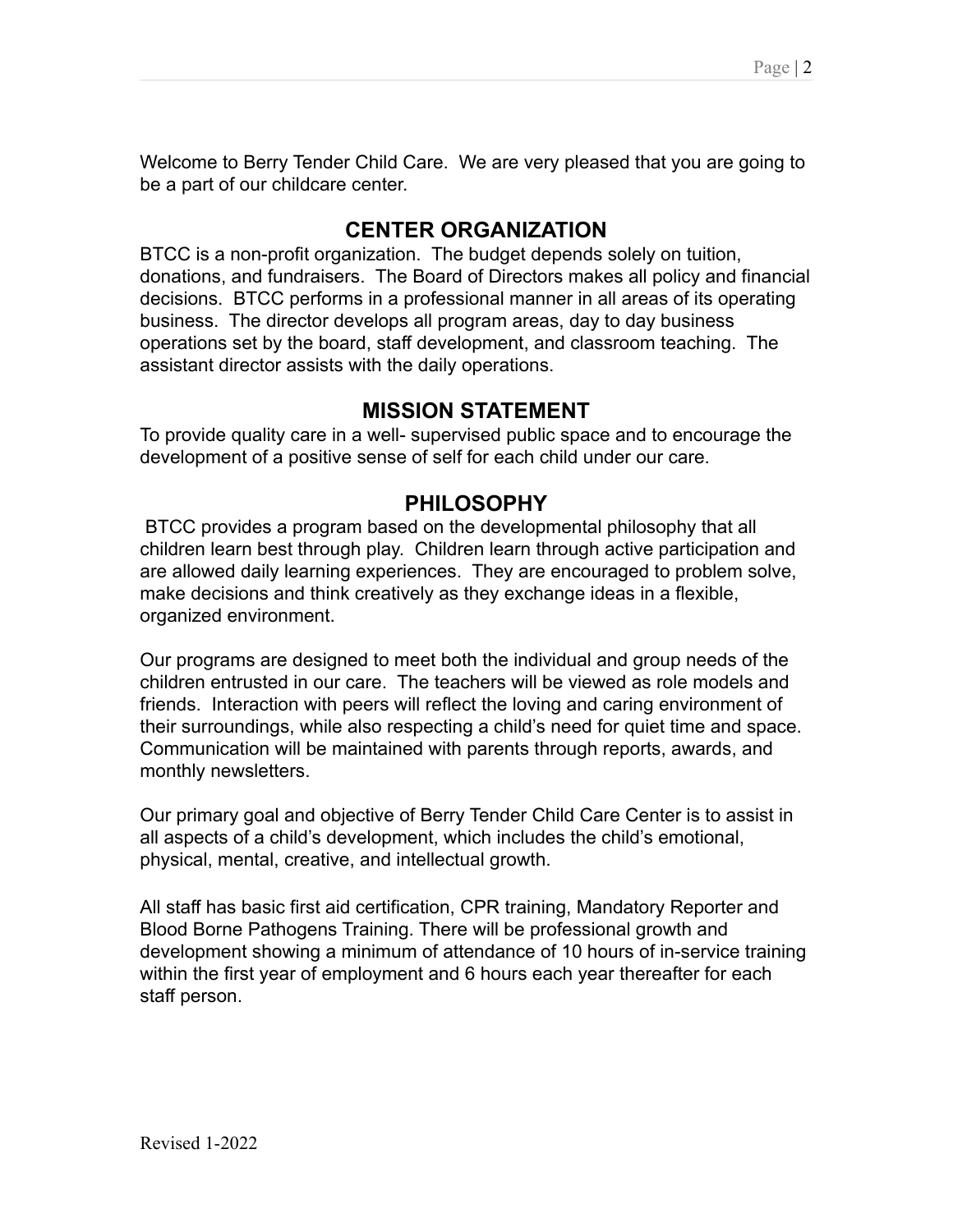# **ENROLLMENT PROCEDURES**

### **1. Admission Procedure:**

Registration can be completed at the BTCC center. When the program is full, a waiting list by age groups will be maintained on a first apply, first served basis. A non-refundable initial registration fee of \$25.00 per household will be charged followed by an annual \$25.00 per household non-refundable re-enrollment fee which will be applied to your first week's bill each year in January. There will also be a \$50.00 deposit due at the time of enrollment. The deposit will be refunded or credited to the bill when daycare services at BTCC are discontinued.

## **2. Acceptance into the BTCC Program**:

All children are accepted into BTCC on a two-week trial basis. During the two-week period BTCC reserves the right to terminate the contract with a two-week written notice. Enrollment termination may result if BTCC feels it is unable to meet a child's needs or the behavior has become a constant disruptive influence on the program and/or requiring a one to one ratio. (See Enrollment Termination Policy Page 13)

Each parent/guardian of the child/ren is required to sign a contract stating that they have read the handbook and understand its policies. Failure to follow the policies of the handbook is equivalent to breaking the contract, and BTCC reserves the right to terminate the contract at that time.

# **3. Dismissal from the Program:**

If on a given day a child exhibits extreme disruptive behavior or undue body contact which could endanger him/her, another child and/or staff, the parent will be called immediately. At this point of origin, after all other disciplinary attempts have failed, a basket hold by the staff will be utilized until the child is able to get their behavior under control. If the parent cannot come to BTCC within forty-five minutes of the telephone call, the first person on the emergency contact list will be notified to pick up the child and so forth down the list. At this time, the Enrollment Termination Policy (Page 13) will become intact, with a provision for termination from BTCC. Examples of this kind of behavior include verbal, physical, or psychological abuse directed toward other children and/or staff.

Behavior such as verbal, physical, or psychological abuse by the child's parents/guardian which is directed toward other children and/or staff also falls under the Enrollment Termination Policy.

Any intentional damage done by the child or the parent/guardian of the child will be the financial responsibility do the parent.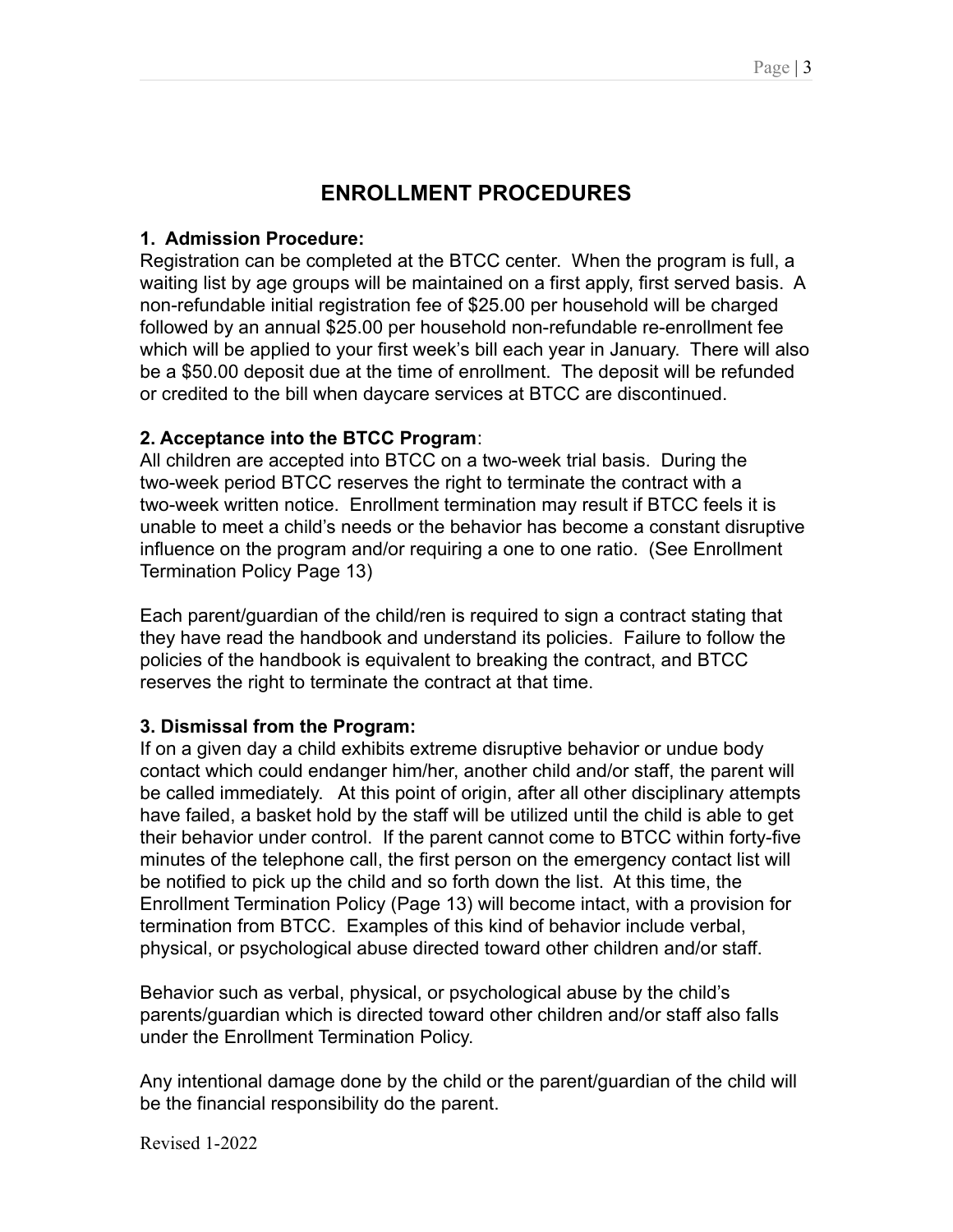### **4. Records**

Registration Packets will be given to the parent/guardian at the time the child is enrolled. These will provide the center with needed information to comply with the state regulations. Our record must be kept up to date. Any changes of an address, phone numbers, doctors, immunizations, allergies, etc. need to be reported immediately by the parent/guardian in writing for the files. Files are rechecked annually to ensure all necessary changes. Included in the Registration packet are the following forms:

| *Emergency medical and dental consent         | *Registration information      |
|-----------------------------------------------|--------------------------------|
| *Pick-up permission                           | *Picture release               |
| <i>*Travel and activity permission</i>        | *Medication release and record |
| *Contract for parent's handbook               | *Free and reduced meal sheet   |
|                                               |                                |
| Additional forms that need to be on file are: |                                |

\*Free and Reduced Meal Forms \*CACFP Enrollment Form

\*Physical Examination \*Certificate of Immunization

Berry Tender requires each child enrolled to have a signed "Physical Examination Form" and signed and dated "Iowa Immunization Certificate" on file. A statement of health signed by a physician shall be submitted annually thereafter. Please update immunization certificates as necessary. For the school age child, a copy of the most recent school physical exam and immunization record shall be accepted. A yearly form must be signed by a parent, annually thereafter, that states their child is free of communicable diseases and list present allergies, medications, or acute chronic conditions.

# **FEES AND SERVICES**

### **Children served:**

BTCC is licensed for 70 children ages 6 weeks through 12 years. Before and after school and summer care are available to school age children. The chart that follows represents classrooms defined by state licensing requirements according to the age of the child.

| <b>Ages</b>         | <b>Teacher</b> |    | <b>Child</b> |
|---------------------|----------------|----|--------------|
| 6 weeks to 2 years  |                | tΟ |              |
| 2 years             |                | tΟ | 6            |
| 3 years             |                | tΟ | 8            |
| 4 years             |                | tο | 12           |
| 5 years to 10 years |                | tΟ | 15           |
| 10 years and older  |                | īΩ | 20           |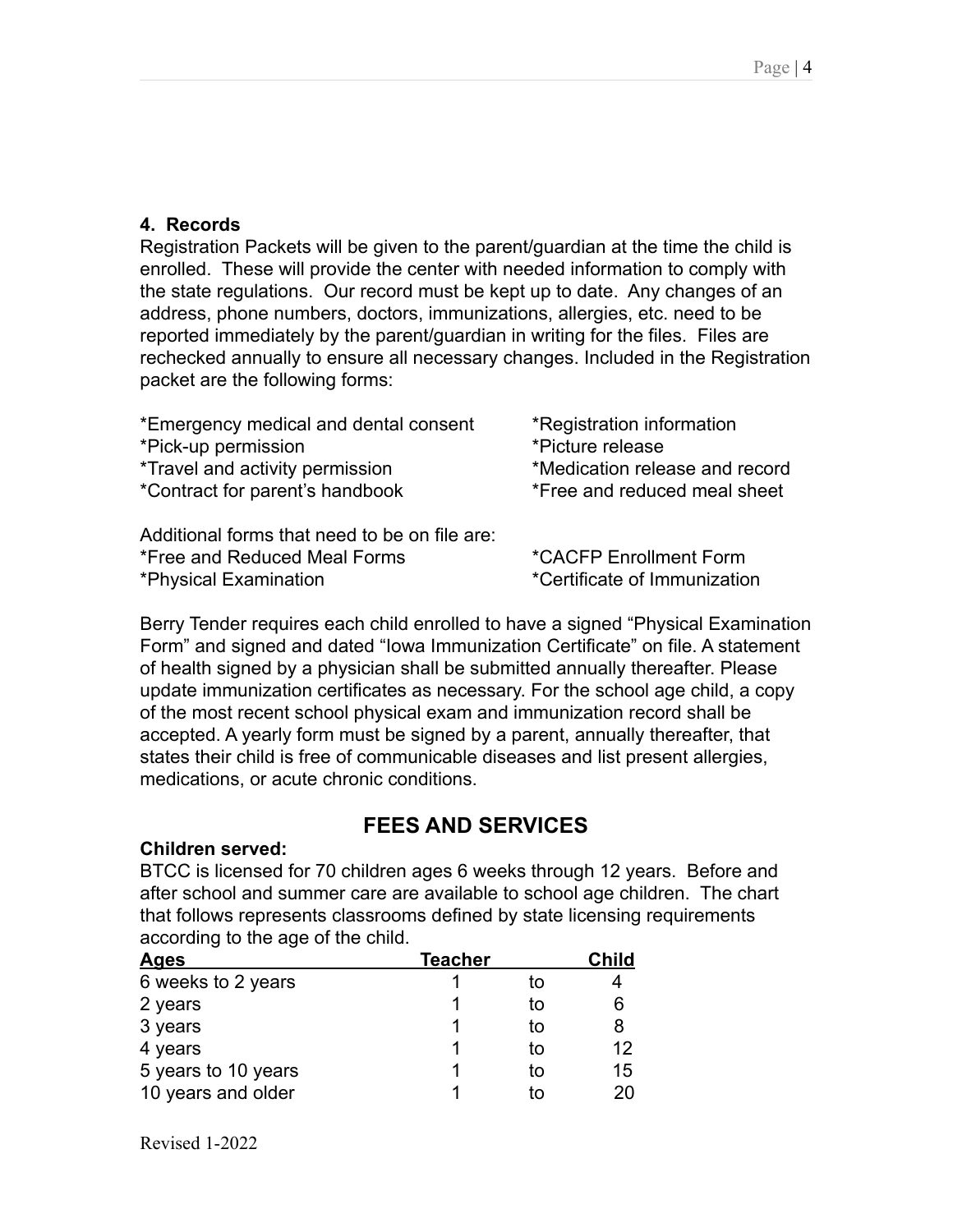**Rates**: 6 weeks-2 years: Contract \$3.40/Non-Contract \$3.90 2 years-12 years: Contract \$3.20/Non-Contract \$3.70 \$2.35 each additional Child \$10.00 cancel fee per child, if canceled within 30 minutes of scheduled arrival, pay what you schedule if no call, no show. \$25.00 per week charge to hold your spot if not scheduled.

## **Hours of Operation**:

BTCC operates on a schedule that reflects the varied needs of parents. The center opens at 5:15 a.m. and closes at 6:30 p.m.

The center is open year-round, Monday through Friday except for the following days:

New Year's Day, Memorial Day, Independence Day, Labor Day, Thanksgiving Day, The day after Thanksgiving, Christmas Eve Day and Christmas Day.

If one of the above days falls on a weekend or there is an unforeseen emergency, BTCC reserves the right to be closed an alternate day and will notify the parents in advance.

# **SCHEDULING YOUR CHILD IN DAY CARE**

## **Scheduling:**

The schedule for your child is made out weekly, by Wednesday evening prior to the next week. If a client's schedule is not made out by Wednesday evening at 6:30 p.m., the Director will make one telephone call to the parent/guardian. If the Director cannot reach the parent/guardian by Thursday morning, the schedule will be made without the children. If there is room, the parent/guardian will then be allowed to bring their child using the drop-in policy. (See the Non-contracted rate on page 5 of the handbook).

-Any child not coming in on a scheduled day must call 30 minutes prior to the time they were scheduled to come in. Those coming in prior to 7:00 a.m. must call any time before their scheduled time.

-If the phone call is made using the above guidelines, the client will be charged the lesser of the contracted time or \$10.00 per child instead of the full rate for the day. Examples include sick child, bad weather, or family emergency.

-If the telephone call is not made within thirty minutes of admittance, the client will be charged full price for contracted time. If the client does not call at all, they will also be charged full price for the contracted time.

-Parents/Guardians who bring their child in late or pick them up earlier than the contracted time will pay the full contracted rate.

-For any operating daycare week that your child/children are not scheduled at BTCC, there will be a \$25 charge per household. This is a year-round policy including summer vacations, holidays, etc. For example, if you go on vacation and your child does not attend BTCC for 2 weeks, you will be charged \$50.00. -If school is cancelled due to weather, parents of school age children will be charged the contracted rate.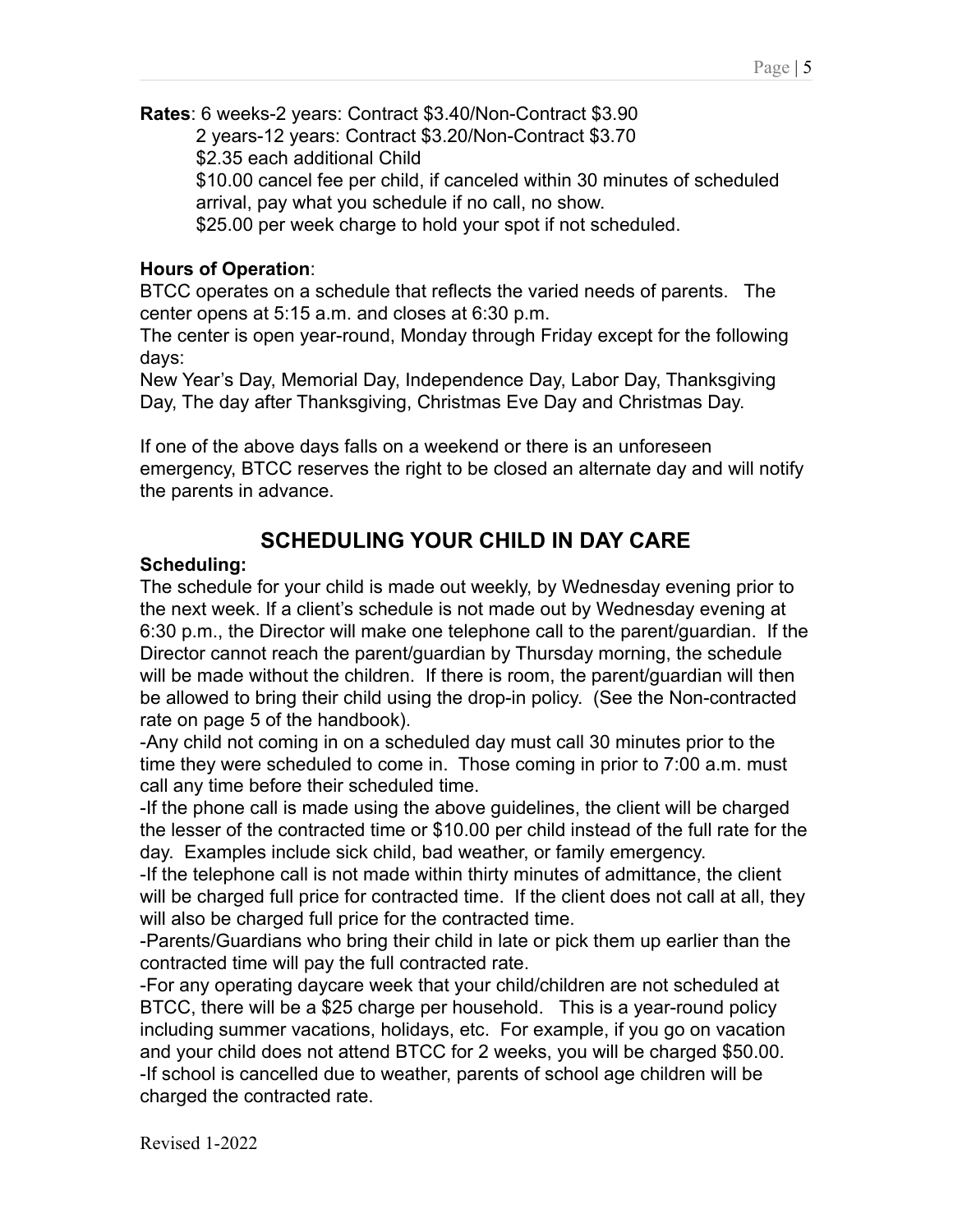Non-contracted rates will be charged as follows:

- 1. Change in schedule(contract)
	- a. Bringing a child in earlier or picking them up later than contracted time
	- b. Needing childcare services for more hours than the contracted time with director or assistant director's approval. Parents must notify the center's staff if they have changes in their contract to ensure staff availability.
- 2. Failure to complete contract sheet by the Wednesday prior to the week being scheduled for daycare.

There is a charge of \$1.00 per minute per child for every minute a child is at the daycare after the closing time of 6:30 p.m. There will be a \$5.00 minimum charge. The clock in the director's office will be the determining time of pick up.

### **Arrival and Departure:**

Parents are required to bring their children into their respective rooms and inform the staff of their child's arrival. The same system is used when your child is picked up. Notify the staff that the child is leaving with their parent. This is to ensure a safe arrival and departure. Children should enter the building through the doors by the circle drive.

In order to protect your child, no unauthorized person shall be allowed to pick up a child. Written or verbal notification must be given if someone other than the parent/guardian or authorized pick-up person is picking up your child. If someone other than a parent/guardian comes to pick up a child, and the parent has not notified BTCC, a phone call to the parent will be made.

### **Parent Custody Rights**:

If a parent or guardian has lost custody privileges it must be recorded in the child's BTCC file. Without this official documentation BTCC cannot legally tell a parent not to take their child out of daycare. This is for your family's protection. Parents shall be offered unlimited access to their children during the normal hours of operation or whenever their children are in the care of a provider, unless parental contact is prohibited by court order.

### **Late Pick-up Procedure:**

If a child is not picked up after one half hour after 6:30, and every effort to locate the family has failed, authorities will be called to take custody of the child until family can be reached. Please notify the center if you will be late picking up your child. We will make all efforts to contact parents and others on the emergency pick-up form.

### **School Age children:**

Starmont students (before and after school) will be picked up by the school bus at the circle drive and will be transported back to the center. Staff members will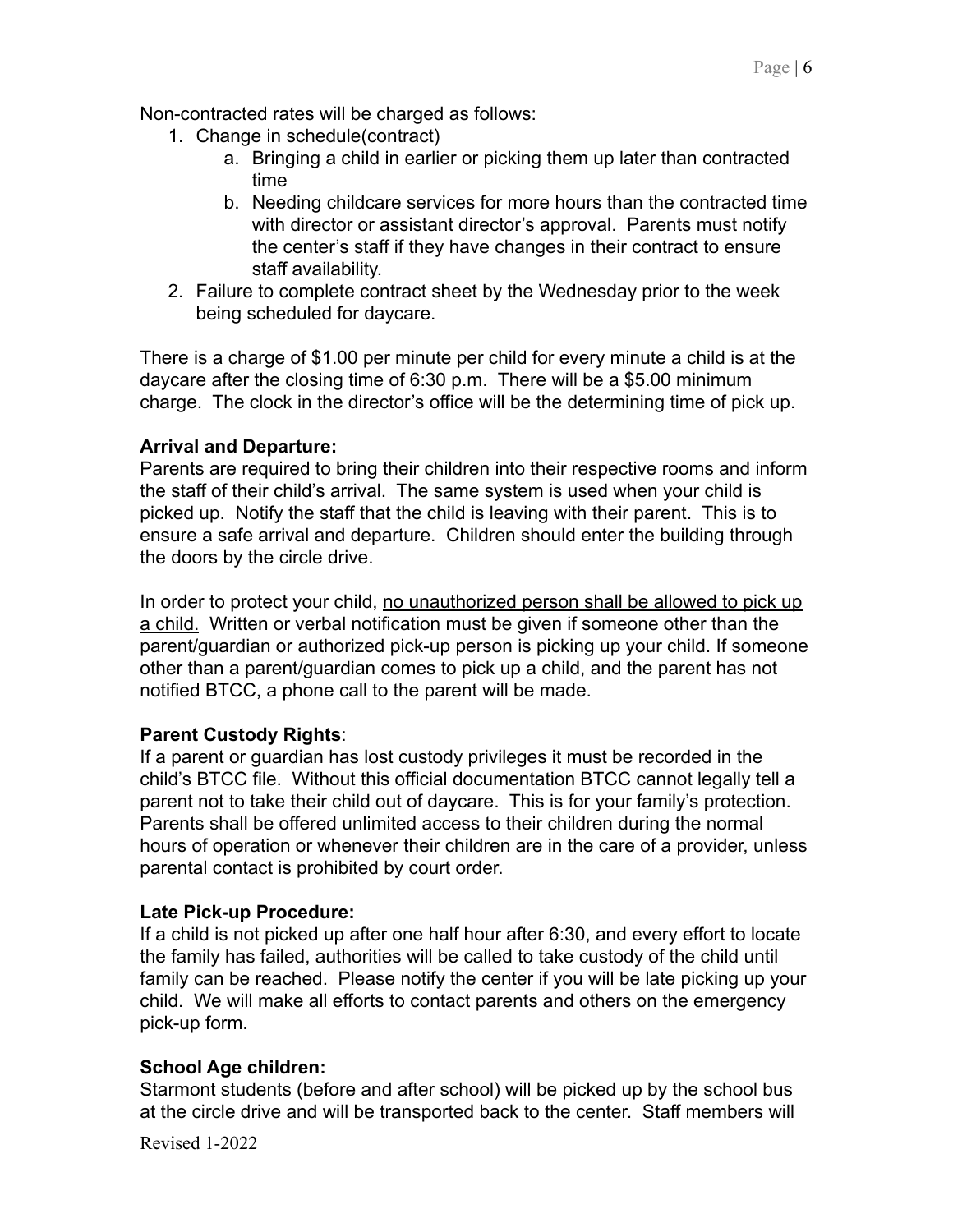check the children in and out at these times. Let the staff know if you pick your child up at the bus. Your child's safety is important to us. If your child does not get off the bus, we will notify you immediately.

## **Closing of Public Schools:**

BTCC will remain open regardless of school or community cancellations due to inclement weather. In the event that Starmont Community School is closed due to inclement weather, teachers' meetings or early dismissal BTCC will provide an opportunity for school-age childcare of all registered children (depending availability of teachers and space). If space is limited, preference will be given to those already enrolled in the center before and/or after school programs. If circumstances arise that we cannot be open it will be aired over KCRG 9 AND KWWL 7.

| Duckling Room (0-2's) Schedule:<br>Bear Room (2's) Schedule: |                                        |  |
|--------------------------------------------------------------|----------------------------------------|--|
| Open-7:30 Free Play                                          | Infants are feed on Demand             |  |
| 7:30-8:00 Breakfast                                          | Children eating table foods will eat:  |  |
| 8:00-8:45 Free Play                                          | Breakfast from 7:30-8:00am             |  |
| 8:45-915 Circle Time/Art                                     | Snack from 9:30-10:00am                |  |
| 9:15-10:00 Potty/Wash                                        | Lunch from 11:30-12:00pm               |  |
| 10:00-10:15 Snack/Books                                      | Snack from 2:00-2:30pm                 |  |
| 10:15-11:00 Diapers/Free Play                                | Children will nap on demand            |  |
| 11:00-11:45 Gym/Outside                                      | Older children will nap after lunch to |  |
| 11:45-12:00 Potty/Wash                                       | prepare for the Bear Room              |  |
| 12:00-12:30 Lunch                                            |                                        |  |
| 12:30-2:30 Nap                                               |                                        |  |
| 2:30-3:00 Potty/Wash/Snack                                   |                                        |  |
| 3:00-4:15 Outside/Free Play/Library                          |                                        |  |
| 4:15-close Free Play/Table Toys/Tiger                        |                                        |  |
| Room                                                         |                                        |  |
|                                                              |                                        |  |
| Tiger Room (3&4's) Schedule:                                 | Fox Room (School Age)Schedule:         |  |
| Open-7:00 Free Play                                          | Open-7:00 Free Play                    |  |
| 7:00-8:00 Breakfast                                          | 7:00-7:30 Breakfast                    |  |
| 8:00-9:15 Free Play/Art                                      | 7:30-8:00 Gym/Bus                      |  |
| 9:15-9:45 Circle Time                                        | 8:00-8:15 Circle Time                  |  |
| 9:45-10:00 Potty/Wash                                        | 8:15-9:45 Art/Math/Sci/Reading/Writing |  |
| 10:00-10:30 Snack/Books/Puzzles                              | 9:45-10:15 Snack                       |  |
| 10:30-11:45 Outside/Gym/Centers                              | 10:15-11:15 Lion Room/Library          |  |
| 11:45-12:00Potty/Wash                                        | 11:15-11:45 Outside                    |  |
| 12:00-12:30 Lunch                                            | 11:45-12:30 Restroom/Wash/Lunch        |  |
| 12:30-2:30 Nap                                               | 12:30-1:30 Outside/Gym                 |  |

### **DURING THE DAY** Each classroom follows a daily schedule as listed below: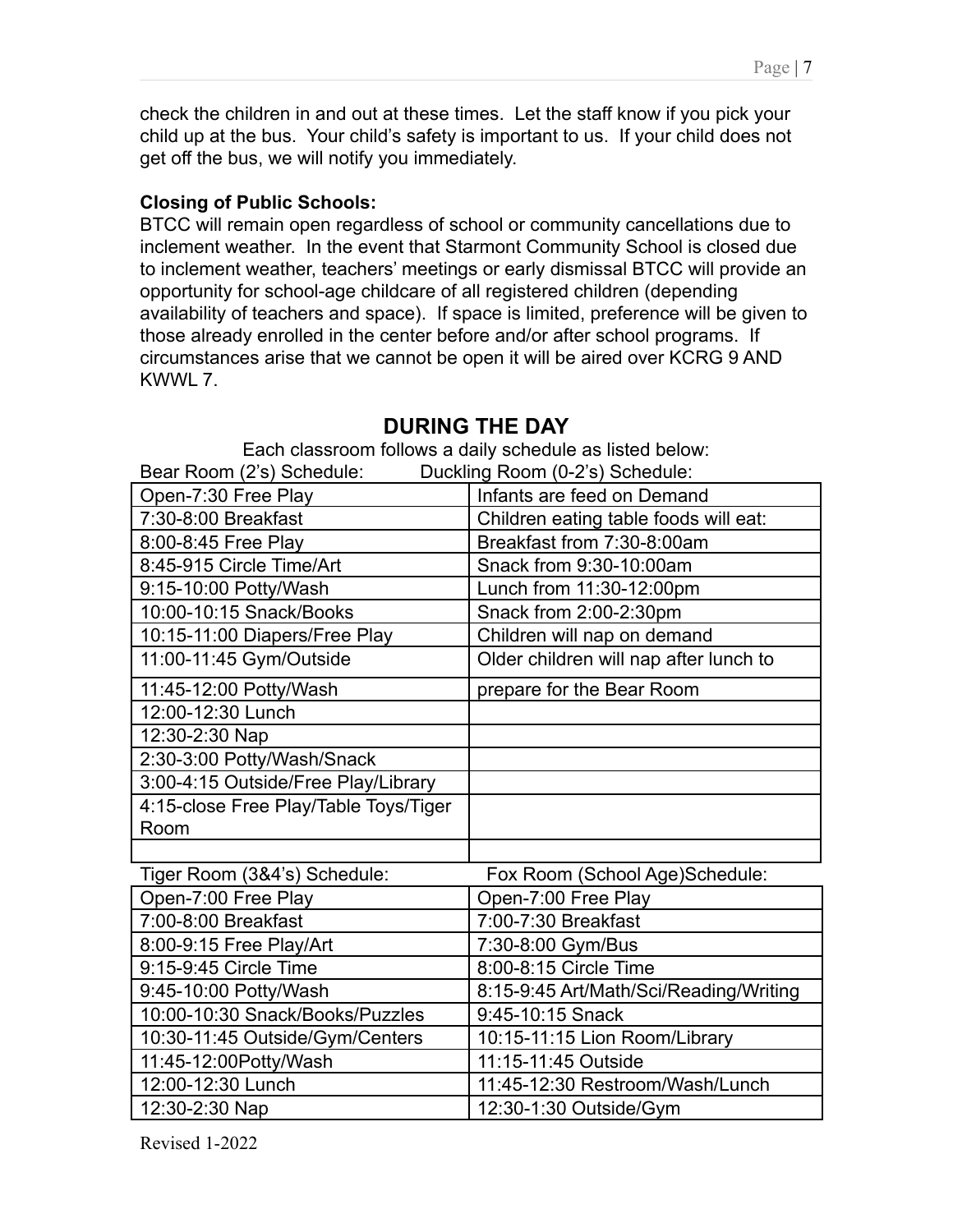| 2:30-2:45 Potty/Wash             | 1:30-1:45 Group Game              |
|----------------------------------|-----------------------------------|
| 2:45-3:00 Snack                  | 1:45-2:45 Free Play               |
| 3:00-close Free Play/Large Motor | 2:45-3:15 Restroom/Wash/Snack     |
|                                  | 3:15-4:00 Free Play in Tiger Room |
|                                  | 4:00-close Return from            |
|                                  | Bus/Outside/Gym                   |
|                                  |                                   |

**Clothing:** Children need to be dressed in comfortable clothing. Children are engaged in many activities throughout the day. If skirts or dresses are worn, shorts need to be worn underneath them. Please send a change of clothes to keep in your child's cubby to use as needed, in the case of a spill or accident. Soiled clothes will be returned in a plastic bag at the end of each day. In cold weather, please send snow pants, mittens, hats, scarves and boots to be used during outside activities.

### **Cot Time:**

State regulations require quiet time each day. After lunch, all children under the age of 4 rest on cots. They may lie quietly or fall asleep. Naps do not exceed 2 hours.

#### **Discipline:**

A positive approach to discipline will be taken. Behavior modification will be used for younger children. This method is designed to help children learn to control their emotions. The teachers provide positive, clear expectations for behavior and act as role models to support appropriate behavior. The children are encouraged to use words to express their needs and feelings rather than physical response during conflict. If after repeated attempts this does not modify the behavior, the child may be removed to a quiet space (time out) for a few minutes, or to another room with adult supervision. Older children will lose privileges. School age children, in extreme cases, may need to sit with their heads down.

-Every acting out will not be reported to parents. They are properly disciplined at the time of the misbehavior. Children learn through their behaviors. Staff members are not permitted to physically reprimand (slap or hit a child in any way, shape or form). It the same behavior is happening repeatedly the director and/or teacher will notify the parents.

-It is important to treat each child as an individual in a manner which is appropriate to the child's development, activity and general well-being. Consistency, positive reinforcement, natural consequences, and positive redirection are used at the center to shape appropriate behaviors in children. -When necessary, time-out or a brief isolation from the group is used. If your child is exhibiting a behavior problem, we will call you to discuss the situation. Please discuss with the staff any changes, observations, questions, or suggestions you might have in dealing with your child. No punishment will be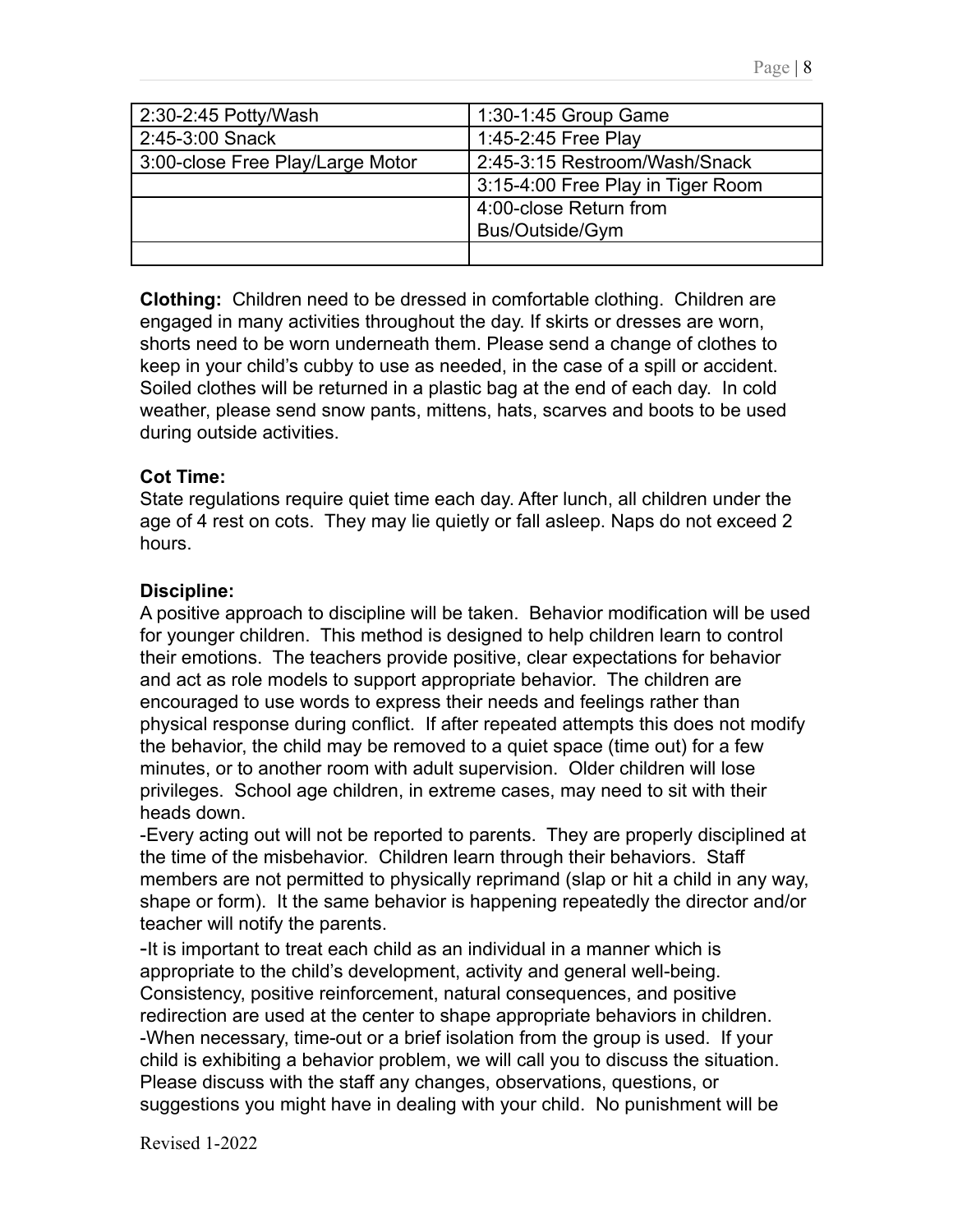used in connection with rest, food, or toileting. Parents may be held liable for any damage done to the center's equipment.

The rules of the center are set to provide a child with enough structure to help him/her be responsible for his/her own conduct. These rules are essential for successful learning and safety to others. The following procedure for dealing with disruptive behavior is outlined as:

- 1. Verbal warning is given with redirection for disruptive behavior (verbal, emotional, or physical such as biting, kicking, pinching, etc; causing excessive classroom management, special development needs that we can't handle, or requiring one on one care for extended periods of time.)
- 2. Child is given a time-out or brief isolation from the group.
- 3. If the child does not cooperate is sitting in time-out, contact is made with the parent (written incident report and/or verbal). The parent may be asked to help their child understand why the behavior is affecting the safety of others, immediate pick-up by the parents or emergency contact is needed.
- 4. Staff will keep a narrative log identifying and documenting the problem for a minimum of two weeks.
- 5. After the documentation period (or sooner, at the discretion of the director) a parent/teacher conference is held to determine behavior expectations and the best course of action to help the child get beyond the difficulty. Other resources such as Keystone AEA may be contacted at this time.
- 6. If the child's behavior is consistently disruptive (after 3 phone calls to the parents to pick up their child) and alternatives have been exhausted, it is necessary for your child to be removed from the center. A one week notice may be given to make alternative arrangements by the discretion of the director.

The center shall not use as a form of discipline:

- 1. Corporal punishment including spanking, shaking, and slapping.
- 2. Punishment which is humiliating or frightening or which causes pain or discomfort to the child. Children shall never be locked in a room, a closet, box or other device. Mechanical restraints shall never be used as a form of discipline. When restraints are a part of a treatment plan for a child with a disability authorized by the parent, psychologist, or psychiatrist, staff shall receive training on the safe and appropriate use of the restraint.
- 3. Punishment of threat of punishment associated with a child's illness, lack of progress, in toilet training, or in connection with food or rest.
- 4. No child shall be subjected to verbal abuse, threats, or derogatory remarks about the child or child's family.

### **Food Service:**

BTCC participates in the United States Department of Agriculture Child Care Food Program (CACFP). Every family enrolled at BTCC must have an Iowa Eligibility Application on file at the center. CACFP sponsors may contact household contacts for any reason they believe is necessary to verify the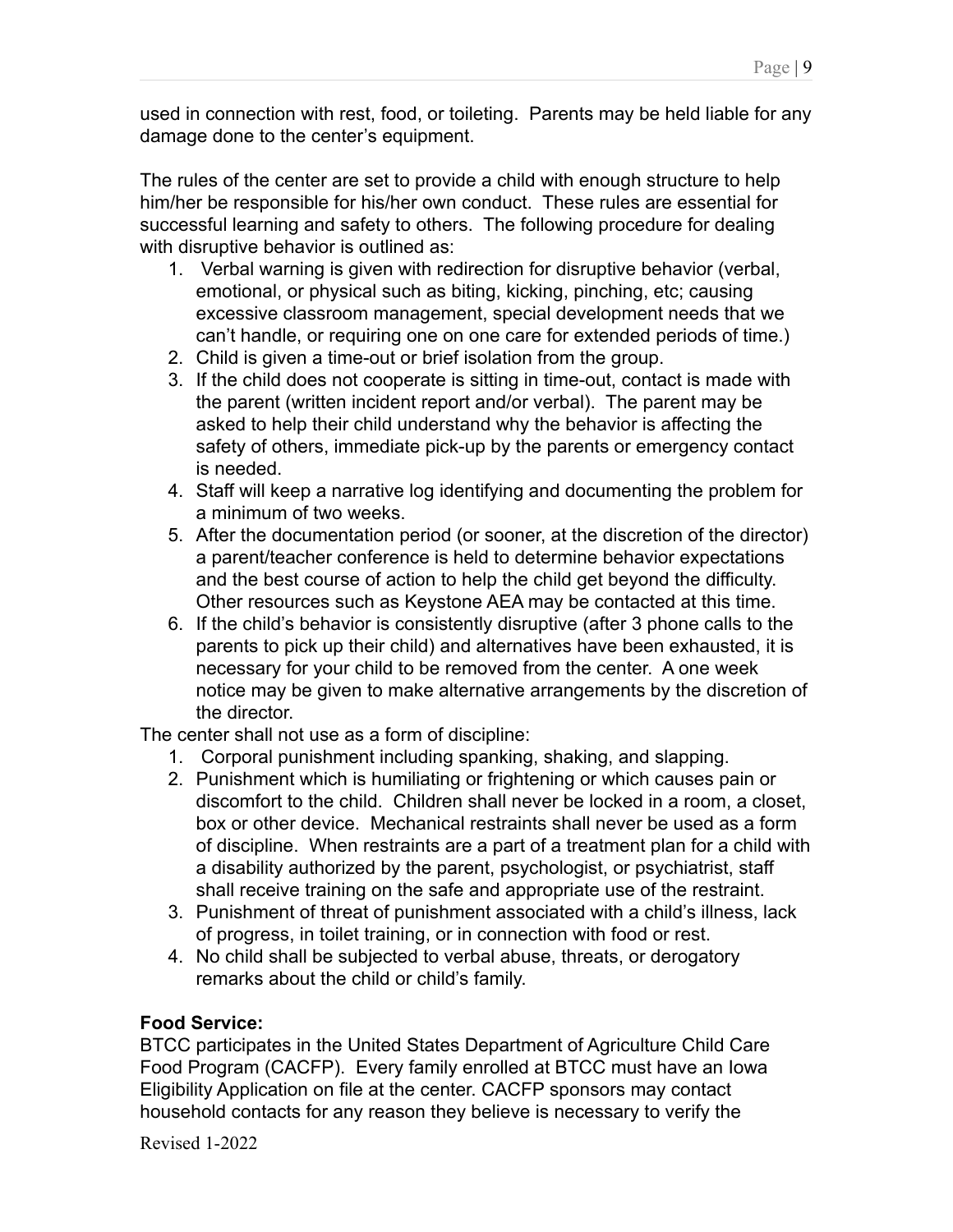accuracy of the CACFP claim information submitted by BTCC. The center shall serve each child a full, nutritionally balanced meal which provides at least one third of the child's daily nutritive requirements. Breakfast will be provided for those not having breakfast before they come to the center, during the breakfast time set in each room. Nutritional snacks will be provided for the children in the morning and in the afternoon. USDA is and equal opportunity provider and employer.

Children coming in after the scheduled mealtime (see Page 7 for meal times) should be fed at home. Hands will be washed before each meal. Infants are fed on demand. BTCC provides Parents Choice Advantage formula and Baby Cereal. If a parent prefers they may supply their own formula/breast milk. Parents shall provide all other baby food until their child is eating table food. Let the staff know of any feeding changes. Children who bring food from home, will be monitored and supplemented if needed.

**Outside play:** Children will play outside weather permitting. The temperature or wind-chill factor may never be below zero or the heat index more than 100 degrees while children are playing. During times of inclement weather, the multipurpose room will be used to allow children to exercise. Children will enjoy 15 minutes to 1 hour or more depending upon weather. State regulations require all children to go outside every day weather permitting.

**Personal Items:** Cubbies are for your child's personal belongings, soiled or clean clothes, and artwork or projects. Please check your child's cubby every day. Please label all items brought to the center with the child's name. BTCC is not responsible for lost or stolen items.

# **PARENT INVOLVEMENT**

# **Parent's Communication Bulletin Board:**

Memos, meal schedules, special events, and special needs will be posted on the bulletin board in the office. Please check the board daily for any important announcements. Board minutes will be posted in the office. Notices and memos will be in your mailbox periodically. Every household will be assigned a mailbox. Please check regularly. Notes to the director can be placed on her desk or in the parent notebook.

### **Fundraisers:**

Parents will be asked to help with all fundraisers throughout the year. Fundraisers are a necessity for BTCC; they help to keep down parental costs, purchase new equipment, supplies, toys, etc. Without fundraisers, the center would not be able to grow in its development.

### **Parental Concerns:**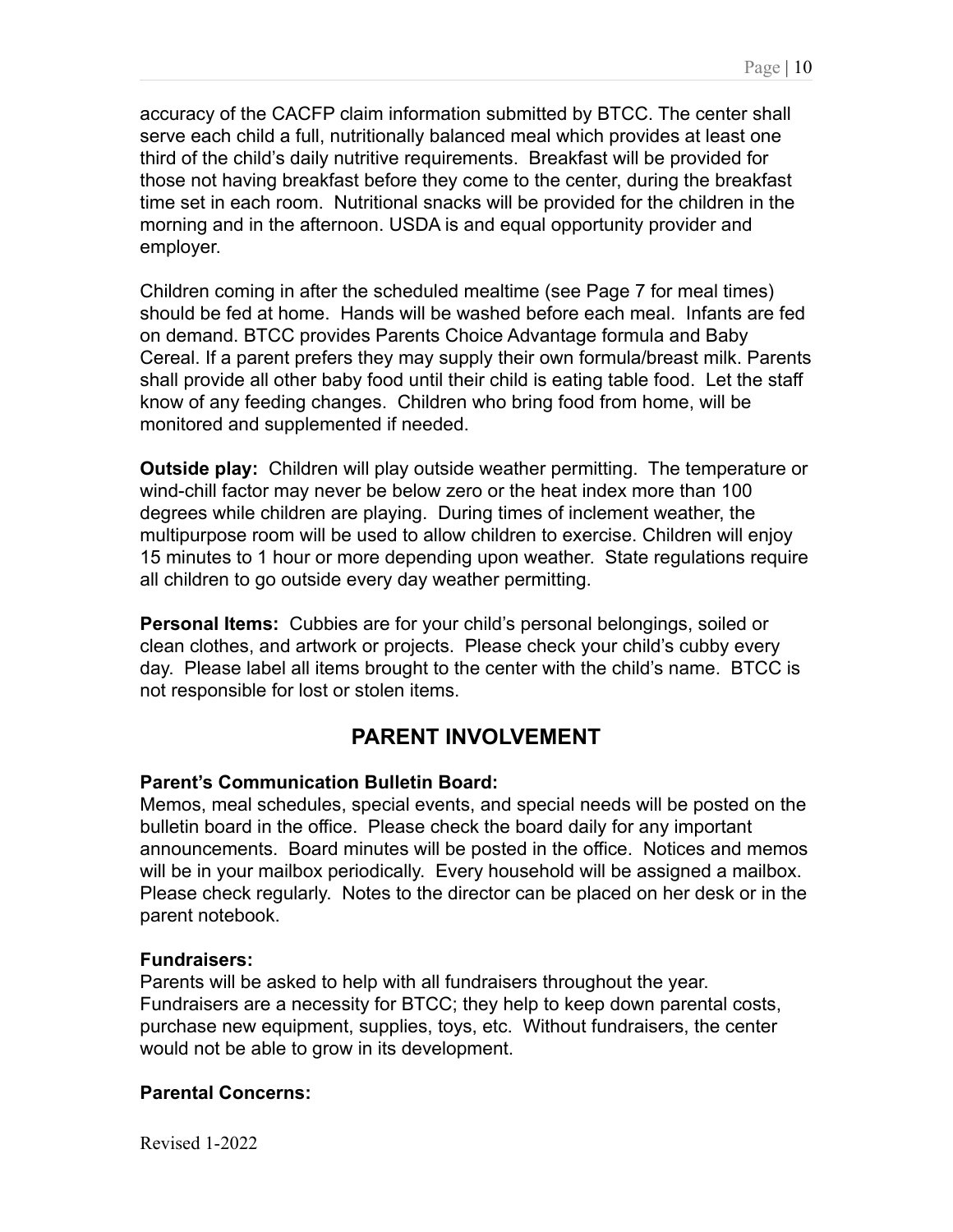When complaints cannot be resolved at the point of origin, they are referred to the next higher level of authority. The route of a complaint is as follows: employee, director, board of directors. When the complaint is referred to the director, an informal effort at reconciling the two parties is made. If the complaint is not resolved, a Grievance Procedure needs to be followed.

# **POLICIES**

## **Access Policy**

Centers are responsible for ensuring the safety of the children at the center and preventing harm by being proactive and diligent in supervising not only the children, but other people present at the facility.

- 1. Any person in the center who is not an owner, staff member, substitute or subcontracted staff or volunteer who has had a record check and approval to be involved with child care shall not have "unrestricted access" to children for whom that person is not the parent, guardian, or custodian, nor be counted in the staff to child ratio. Unrestricted access means that a person has contact with a child alone or is directly responsible for childcare. It is imperative that the center not allow people who have not had a record check assume childcare responsibilities or be alone with children. This directly related both to child safety and liability to the center.
- 2. Persons who do not have unrestricted access will be under the direct supervision and monitoring of a paid staff member at all times and will not be allowed to assume any childcare responsibilities. The primary responsibility of the supervision and monitoring will be assumed by the teacher unless he/she delegates it to the teacher assistant due to a conflict of interest with the person. Supervision means to be in charge of an individual engaged with children in an activity or task and ensure that they perform it correctly. Monitoring means to be in charge of ensuring proper conduct of others.
- 3. Center staff will approach anyone who is on the property of the center without their knowledge to ask what their purpose is. If staff is unsure about the reason, they will contact the Director or another management staff to get approval for the person to be on site. If it becomes a dangerous situation, staff will follow the intruder in the center procedures. Non-agency persons who are on the property for other reasons such as maintenance, repairs, etc. will be monitored by paid staff and will not be allowed to interact with the children on the premises.
- 4. A sex offender who has been convicted of a sex offense against a minor (even if the sex offender is a parent, guardian, or custodian) is required to register with the Iowa sex offender registry (Iowa Code 692A):
	- a. Shall not operate, manage, be employed by, or act as a contractor or volunteer at the childcare center.
	- b. Shall not be on the property of the childcare center without the written permission of the center director, except for the time reasonably necessary to transport offender's own minor child or ward to and from the center.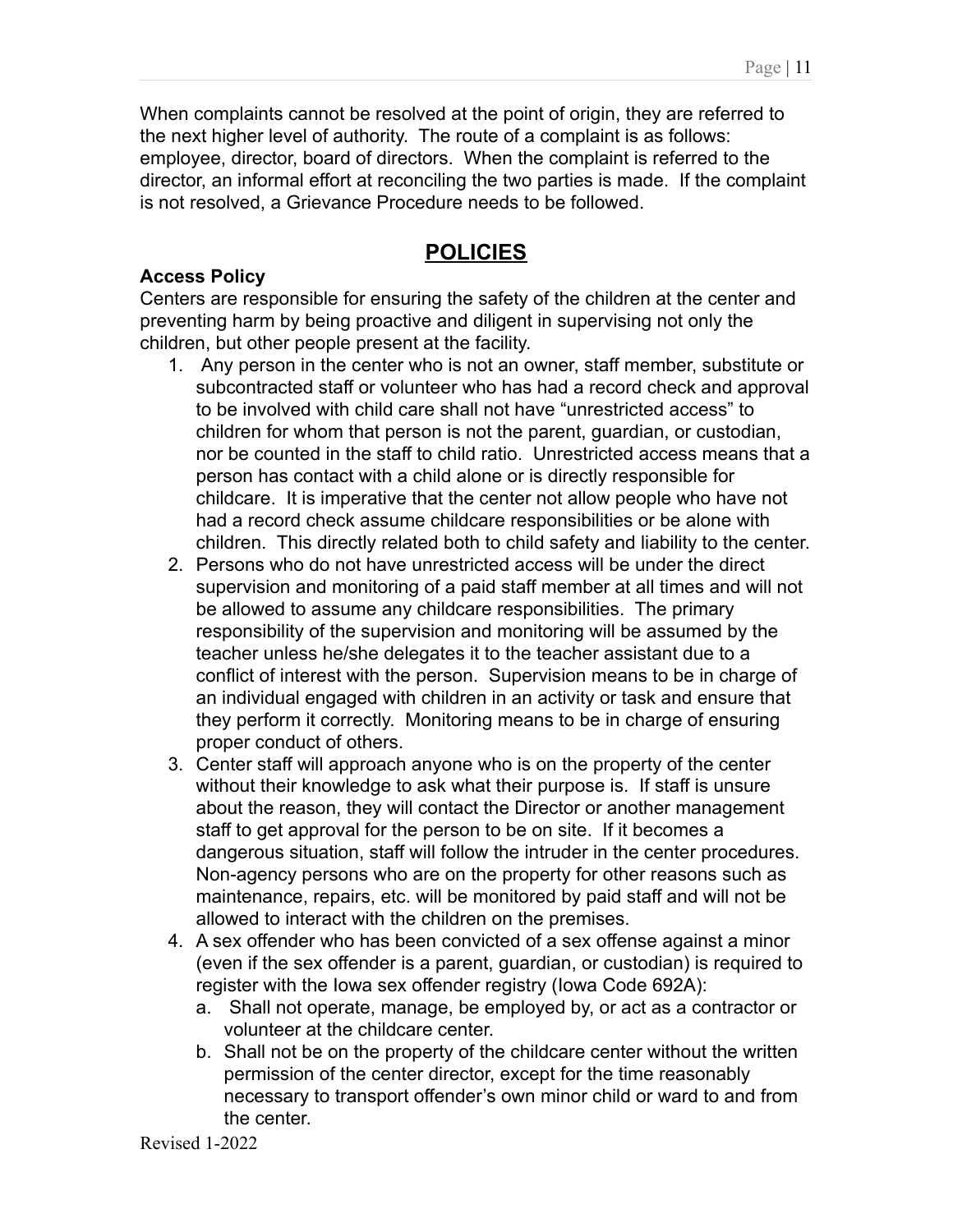- i. The center director is not obligated to provide written permission and must consult with their DHS licensing consultant first.
- ii. If written permission is granted it shall include the conditions under which the sex offender may be present including.
	- 1. The precise location is the center where the sex offender may be present.
	- 2. The reason for the sex offender's presence at the facility.
	- 3. The duration of the sex offender's presence.
	- 4. Description of how the center will supervise the sex offender to ensure that the sex offender if not left alone with a child.
	- 5. The written permission shall be signed and dated by the director and sex offender and kept on file for review by the center licensing consultant.

## **Biting Policy**

Biting is a natural developmental stage that many children go through. It is usually a temporary condition that is most common between thirteen and twenty-four months of age. The safety of the children at the center is our primary concern. The center's biting policy addresses the actions the staff will take if a biting incident occurs.

Toddlers bite other toddlers for many reasons. A child may be teething or overly tired and frustrated. He or she might be experimenting or trying to get the attention of the teacher or his peers. Toddlers have poor verbal skills and are impulsive without a lot of self-control. Sometimes biting occurs for no apparent reason. The center will encourage the children to use their words if they become angry or frustrated. The staff members will maintain a close and constant supervision of the children at all times.

The following steps will be taken if a biting incident occurs at our center:

-The biting will be interrupted with a firm "No…we don't bite people!"

-Staff will stay calm and not overact.

-The bitten child will be comforted.

-Staff will remove the biter from the situation. The biter will be given something to do that is satisfying.

-The wound of the bitten child shall be assessed ad cleansed with soap and water. If there was a blood exposure further steps need to be taken as outlined under "Procedure for Incidents Involving Blood Exposure" on page 18 of the handbook.

-The parents of both children will be notified, and Incident forms will be filled out. -Confidentiality of all children involved will be maintained.

-The bitten area should continue to be observed by parents and staff for signs of infection.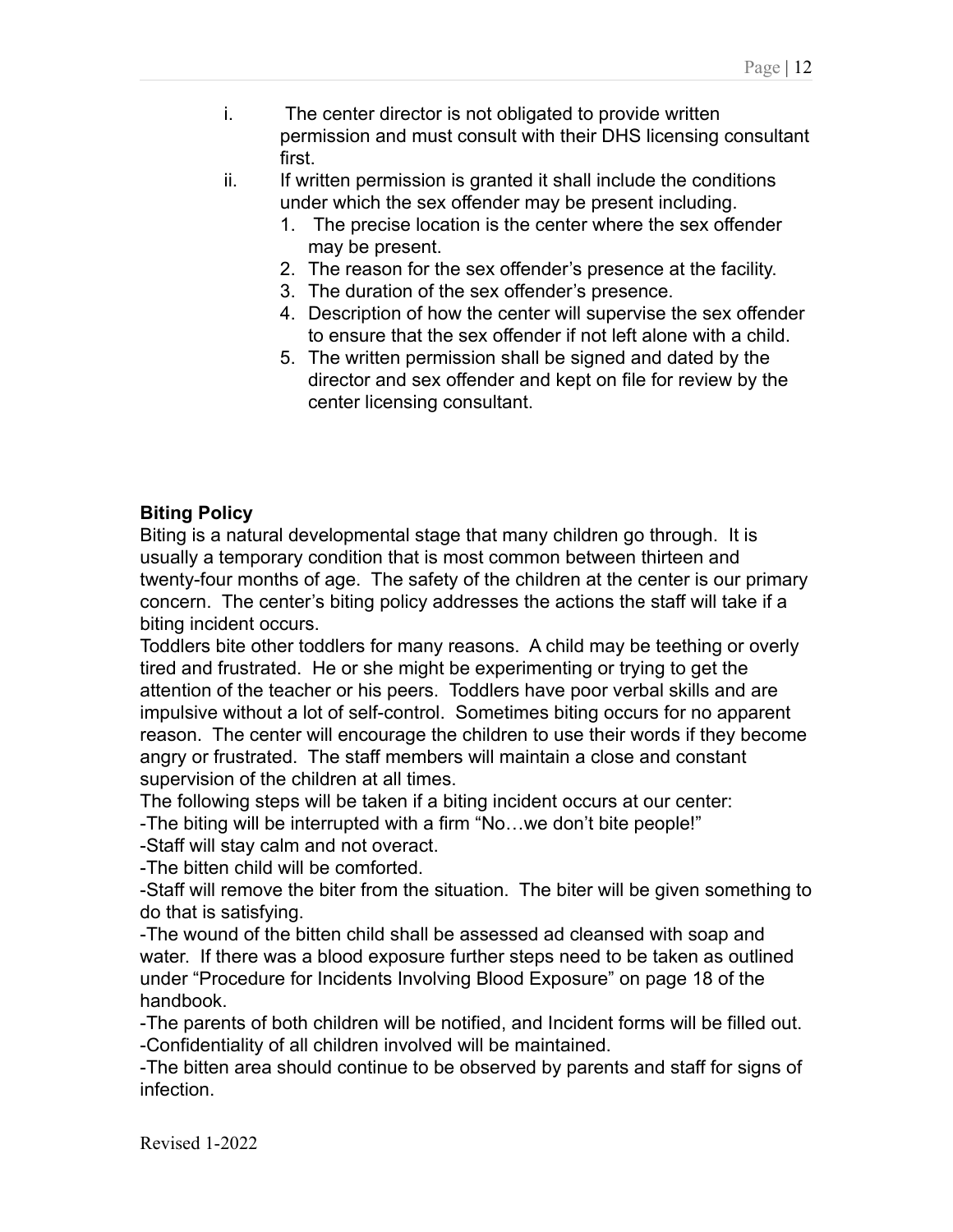Breastfeeding mothers shall be provided a place to breastfeed or express their milk. Breastfeeding mothers, including employees, shall be provided a private and sanitary place (other than a bathroom) to breastfeed their babies or express milk. This area is located at the top of the stairs in the break room.

# **Enrollment Termination Policy**

BTCC reserves the right to dismiss a child from the center for the following reasons:

\*Consistent disruptive behavior by a child causing excessive classroom management problems for the staff and/or special development needs which the staff cannot adequately meet.

\*Lack of cooperation from the parents/guardians to support the discipline guidelines set by the staff and/or AEA specialists. To see Discipline Guidelines, see page 8 in the Handbook.

# **Exposure Policy**

Children who expose themselves in front of other children will have an incident wrote up, and the childs parents will be contacted. After 3 exposures, the child will need to be picked up and will not be able to return to BTCC for one week. The Enrollment Termination policy will become in effect.

# **Field Trip/Transportation Policy**

BTCC does not transport children from the center other than by foot. Any field trips will be of walking distance and permission granted by you in your child's registration packet.

# **Harassment/Bullying Policy**

Harassment, bullying, and abuse are violations of BTCC rules. In some cases, it may also be considered a violation of criminal law. Berry Tender Child Care has the authority to report children/students violating this policy to the local law enforcement.

Harassment and bullying may include, but are not limited to, the following behaviors:

\*Verbal, non-verbal, physical or written harassment, or bullying that have the purpose of effect of causing injury, discomfort, fear, or suffering to the victim.

\* Repeated remarks of a demeaning nature that have the purpose or effect of causing injury, discomfort, fear, or suffering to the victim.

\*Demeaning jokes, stories, or activities directed at the child/student that have the purpose of effect of causing injury, discomfort, fear, or suffering to the victim. Harassment and bullying include any electronic, written, verbal, or physical act or conduct toward a child/student which is based on any actual or perceived trait or characteristic of the child/student and which creates an objectively hostile daycare environment that meets one of the following conditions:

\*Places the child/student in reasonable fear of harm to the child/student's self or personal property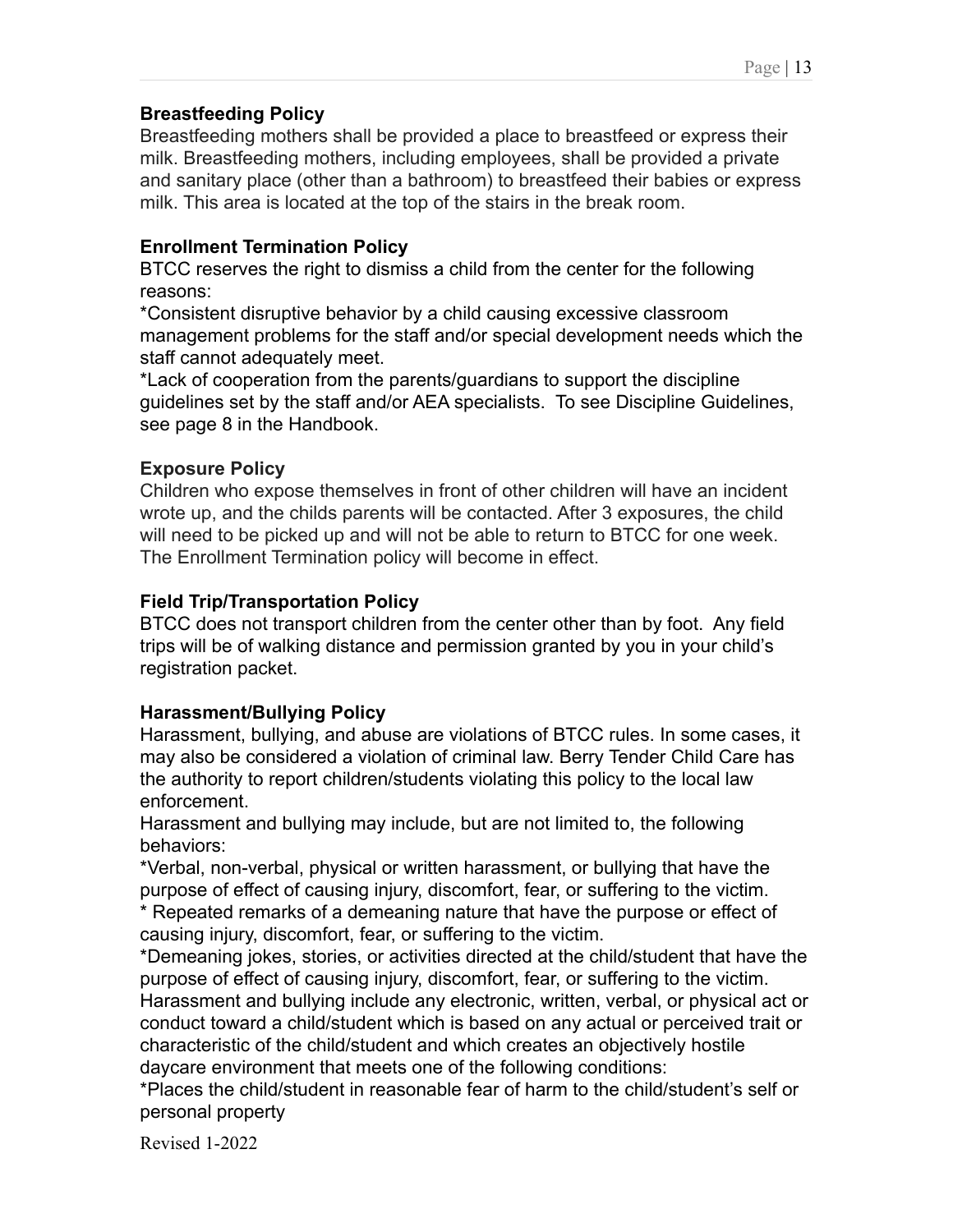\*Has a substantially effect on a child/student's physical or mental health Children/Students who feel they have been harassed or bullied should: \*Communicate to the harasser/person bullying that the individual expects the behavior to stop, if the individual is comfortable doing so. If the individual wants assistance communicating with the harasser/person bullying, the individual should ask the director/assistant director/staff member on duty to help. \*If the harasser/person bullying does not stop, or the individual does not feel comfortable confronting the harasser/person bullying, the individual should: 1. Tell the BTCC director/assistance director/staff member

2. BTCC director/assistant director/staff member should make a written statement to explain situation including what, when, where it happened, who was all involved in situation, exactly what was said or what the harasser/person bullying did, witnesses who saw the situation, what the child/student said or did, how the child/student felt, and how the harasser/person bullying responded. 3. Written statement will be kept in BTCC child/student's file and given to parent(s)

# **Illness Policy**

Our policy is set up to protect the children against the spread of illnesses. Hand washing is the best source of protection against illness. Each child must have an annual physical exam or obtain a statement of health condition and up to date immunization record. Please keep the staff informed of any changes in your child's health and/or eating habits.

Children who are ill should not be brought to the center. School-age children who are absent from school due to illness should not attend the center. Children should be able to participate in daily activities, not compromise the health and safety of other children, or demand greater care than staff can provide. Alert the staff if your child has been exposed to a communicable disease. We do not have the staff of facilities to care for a child if they are too ill to participate in regular activities. A child may not attend childcare or may be sent home if the following conditions exist:

- A. The illness prevents the child from participating comfortably in the activities planned.
- B. The illness results in a greater care need than the staff can provide without compromising the health and safety of the children.
- C. The child has any of the following conditions:

\* Fever of 100.4. The child may return 24 hours after fever is gone or when a medical professional evaluation finds the child able to return to the center.

\* Symptoms or signs of possible severe illness such as unusual lethargy, uncontrolled coughing, inexplicable irritability or persistent crying, difficulty breathing, wheezing, or other unusual signs for the child.

- \* Uncontrolled diarrhea
- \* Blood in stools not explainable by dietary change, medication, or hard stools
- \* Vomiting illness (two or more episodes within the last 24 hours)
- \* Mouth sores with drooling unless a health care provider determines the condition noninfectious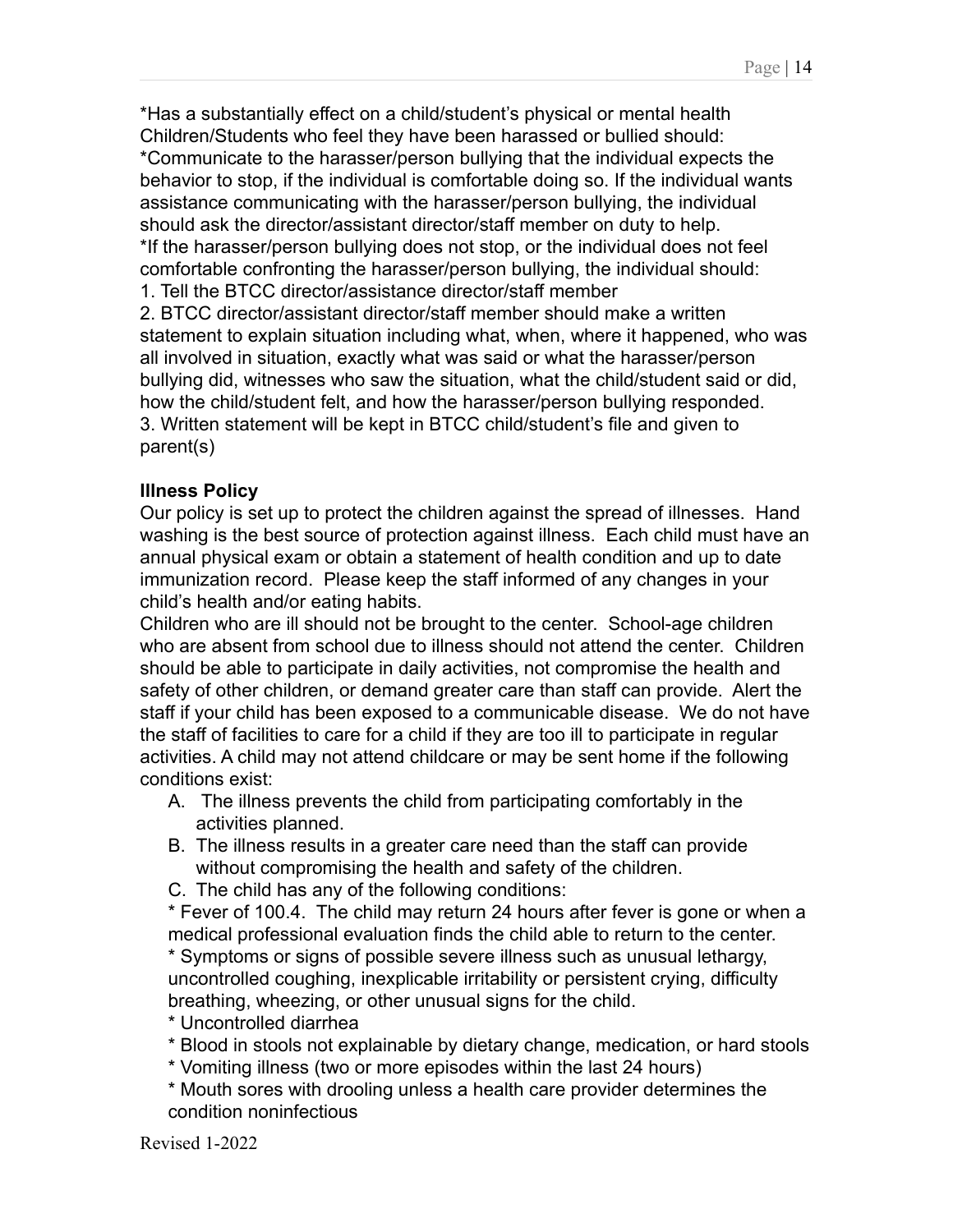\* Pink or red conjunctiva with white or yellow discharge-send home for 24 hours

- \* Scabies, head lice, or other infestation until after treatment
- \* Tuberculosis until medically cleared by a physician'
- \* Impetigo until 24 hours after treatment

\* Strep throat or other streptococcal infection until 24 hours after initial antibiotic treatment and cessation of fever

\* Chickenpox until 6 days after onset or rash or until all sores are dried and crusted

\* Pertussis until 5 days of appropriate antibiotic treatment has been completed

\* Mumps until 9 days after onset of parotid swelling

\* Hep. A virus until 1 week after onset of illness or as directed by a health department

- \* Measles until 6 days after onset of rash
- \* Rubella until 6 days after onset of rash
- \* Unspecified respiratory tract illness

In the event of a communicable disease outbreak, such as strep throat or chickenpox, a sign will be posted at the main entrance to the office. If a child becomes ill while at the center, the parent will be notified. The child will be taken to a quiet area to rest until the parent can pick them up. We request that children be picked up within an hour of being notified. If you cannot pick up your child, please notify someone on your emergency pick up list. BTCC is not responsible for any communicable diseases acquired while a child is attending BTCC.

# **Non-Discrimination Policy**

In Accordance with the U.S. Department of Agriculture, BTCC admits children of any race, color, national and ethnic origin to all the rights, privileges, programs, and activities generally accorded or made available to children at the center. BTCC prohibits discrimination against all customers and employees on the bases of race, color, national and ethnic origin, age, sex, or disability in administration of its education policies.

If you wish to file a Civil Rights program complaint of discrimination, contact the Iowa Civil Rights Commission, Grimes State Office Building, 400 E. 14<sup>th</sup> St. Des Moines, IA 50319-1004; phone number 515-281-4121, 800-457-4416; website: https://icrc.iowa.gov/

Children with special needs will be admitted when the director and local AEA or licensing agencies determined the needs of the child can be properly met, without affecting the care of the rest of the children. Please refer to the special needs policy. (Page 16)

# **Payment Policy**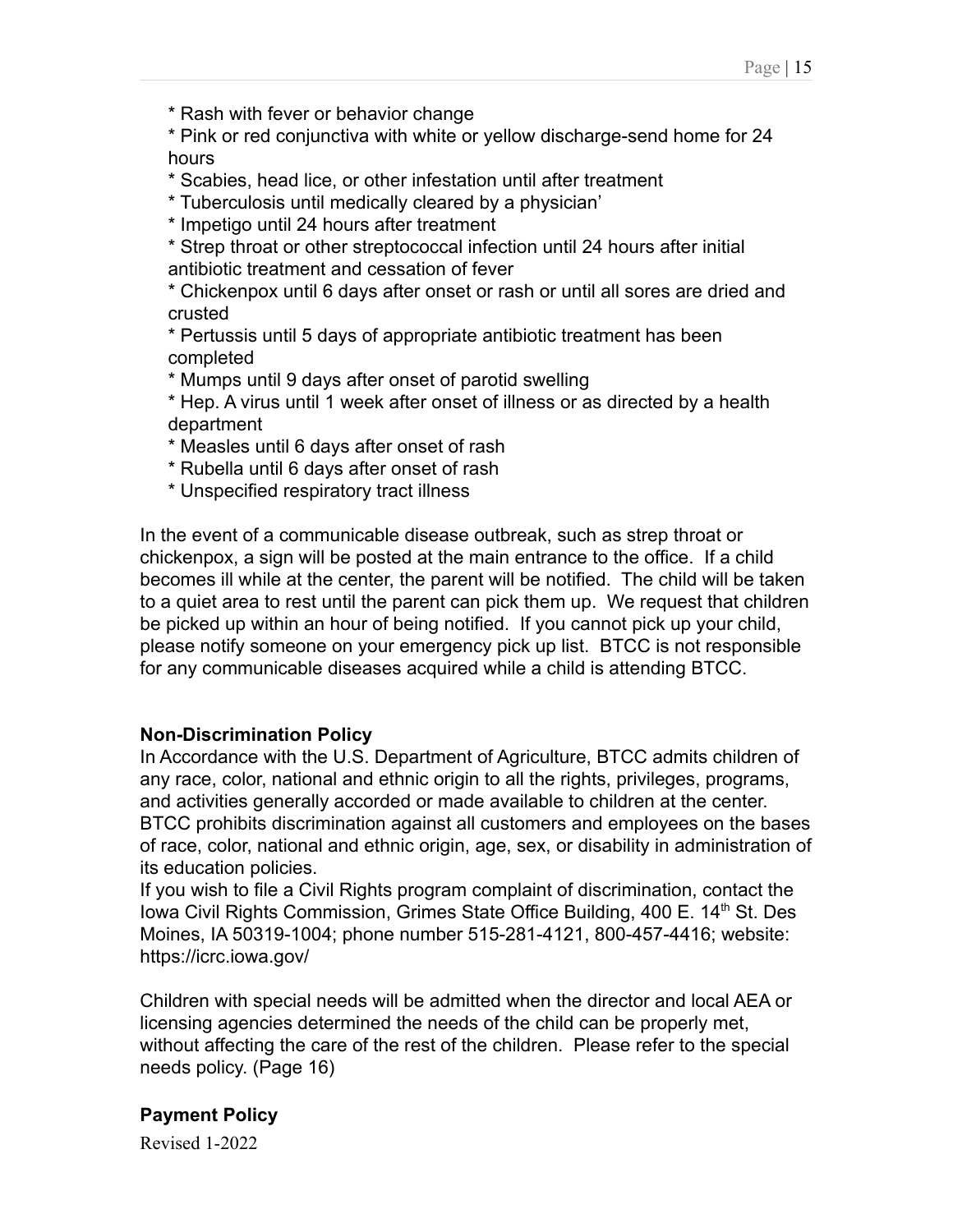Payment of services from Berry Tender Child Care are due on the following Friday after the services are rendered, unless prior arrangements are made with BTCC Board & Director. **If entire bill is not paid within 14 days of billing date, your child(ren) may not attend BTCC and a monthly interest rate of 1.5% will be charged until all bills are settled.** If bills are NOT settled, BTCC will utilize small claims court for payment of services rendered and fees associated including attorney's fees and court costs.

### **Safe Sleep Policy**

It is required by DHS to maintain a safer sleep environment for infants that help lower the risk of SIDS. Our goal is to take proactive steps to reduce the risk of SIDS in childcare and to work with parents to keep infants safer while they sleep. To do this, Berry Tender Child Care will practice the following safe sleep practices:

1. Infants, less than one (1) year age, will always be placed on their backs to sleep, unless there is a signed *Alternate Sleep Position Waiver*-Health Care Professional Recommendation in the infants file. A waiver notice will be posted at the infant's crib. Berry Tender does not accept *Alternated Sleep Position Waiver*-Parent Request. Waivers will be retained in the children's record as long as they are enrolled.

2. When infants can easily turn from their stomachs to their backs and from their backs to their stomachs, they shall be initially placed on their backs, as recommended by the American Academy of Pediatrics (AAP), but shall be allowed to adopt whatever positions they prefer for sleep.

3. Sleeping infants shall have a supervised nap/sleep period. The caregiver shall be positioned where he or she can hear and see the infant. The caregiver shall physically check on the infant frequently during napping or sleeping and shall remain in close proximity to the infant in order to hear and see them if they have difficulty during napping/sleeping or when they awaken.

4. Steps will be taken to keep infants from overheating by regulating the room temperature, avoiding excess bedding, and not over-dressing or over-wrapping the infant.

7. All caregivers will receive in-person or online training on infant safe sleep based on AAP safe sleep recommendations. This training must be completed within 30 days of employment or volunteering and will be completed every three years.

Berry Tender Child Care will maintain the following Safe Sleep Environment: 1. Room temperature will be kept at no less than 68°F and no more than 85°F when measured two feet from the floor. Infants are supervised to ensure they are not overheated or chilled.

2. Infants' heads and face will not be covered during sleep. Infants' cribs will not have blankets or bedding hanging on the slides of the crib.

3. No blankets, loose bedding, comforters, pillows, bumper pads, or any object that can increase the risk of entrapment, suffocation or strangulation will be used in cribs, playpens or other sleeping equipment.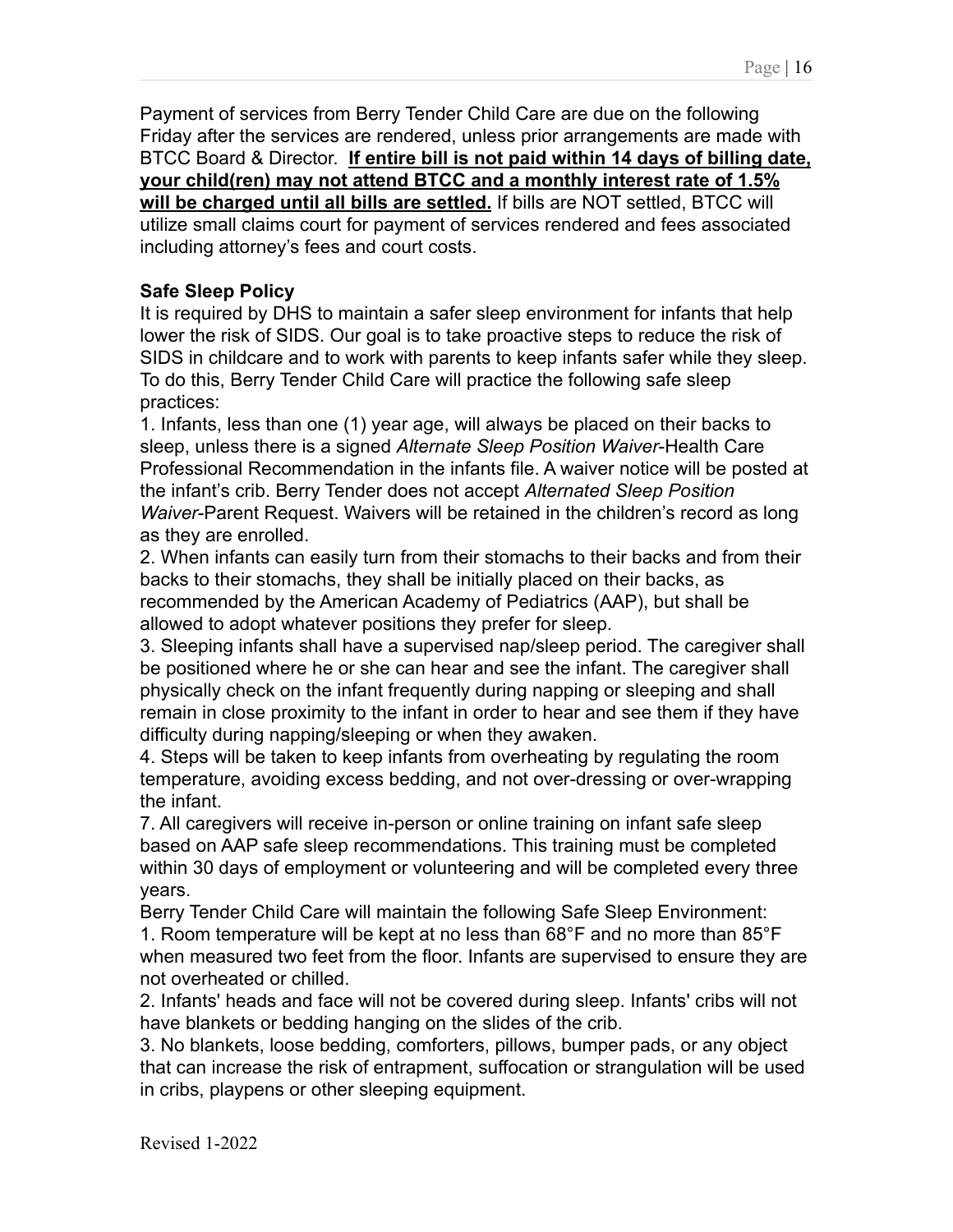4. Toys and stuffed animals will be removed from the crib when the infant is sleeping. When indicated, by written parent consent, pacifiers will be allowed in infants' cribs while they sleep. The pacifier cannot have cords or attaching mechanisms.

5. An individually assigned safety-approved crib with a firm mattress and tight-fitting sheet will be used for infant napping or sleeping.

6. Only one infant may occupy a crib or playpen at one time, unless we are evacuating infants in an Emergency.

7. Sitting devices such as car safety seats, strollers, swings, and infant carriers, infant slings will not be used for sleep/nap time. Infants who fall asleep anywhere other than a crib, will be placed in the crib for the remainder of their sleep or nap time.

8. No smoking is permitted in the infant room or on the premises.

## **Special Needs Policy**

No child with special needs or disabilities will be excluded from care. The center will admit a special needs child on a 30-day preliminary basis during which time an individual assessment will be completed. Staff will not presuppose the level of care needed for any child. If after assessment it is determined that continued provision of care and educational service will require full-time, one-to-one supervision of the child the additional cost shall be passed onto the parents or guardians of the child. If continued provision of care and educational service will require less than full-time, one-to-one supervision but more supervision than can be safely provided under the usual student to supervisor ratio and the presence of the child poses a continuing health or safety risk to other students and staff, then additional charges shall be imposed for the child if continued individual supervision is necessary to protect the health and safety of children and staff. The staff of Berry Tender Child Care will always endeavor to resolve staffing issues for special needs children without additional cost. After the 30-day individual assessment is made the director or designee shall meet with the parents/guardians, and responsible parties of the special needs child to discuss and attempt to resolve provision of care issues and any options available without additional cost.

It is the policy of Berry Tender Child Care, Inc. that only under those circumstances where the presence of a child poses a direct threat to the health or safety of others or provision of care requires a fundamental alteration of the program (such as additional individual supervision) and no viable options are available that additional fees or costs will be assessed.

# **HEALTH ISSUES**

# **Child Abuse/Neglect**

No child will be dismissed to anyone suspected of being under the influence of drugs or alcohol. The next person on the pickup list will be called to pick up the child. It is required by law that any suspected abuse or neglect shall be reported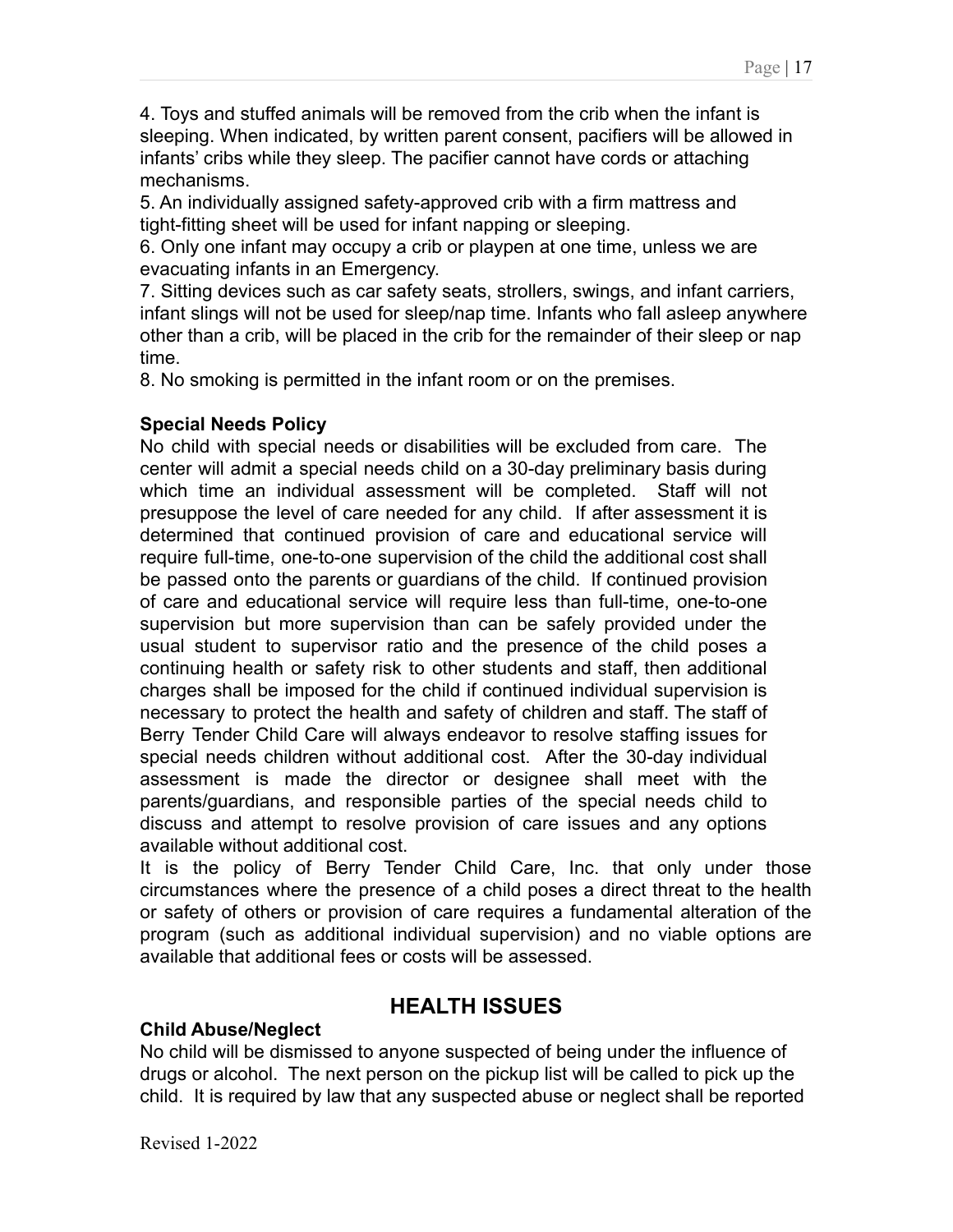to the Department of Human Services. Your cooperation and understanding is greatly appreciated.

## **Hand Washing**

The best way to stop disease is to wash hands well. Children's hands will be washed before and after meals, after using the bathrooms or having diaper changed, after touching a child who may be sick, and after handling animals.

### **Medications**

Medications prescribed for a child by a physician must be in the original container with pharmacy label. The authorization which allows a teacher to administer the medications must be signed. All medications are to be turned into the child's classroom where they will be secured in covered containers. NO medications are permitted in any other area. Directions concerning giving the medications must be in writing. Instructions to the staff includes when the last dose was given, when the next dose is to be given, the amount to be given, and how often to give the medication. Any prescriptions with no end date on the instruction sheet will only be administered until the end of the day. New state guidelines allow medicine sheets to be good for only one month. Medicine forms may be taken home to make drop off time a little more convenient. However, forms still need to be handed to the teacher to make sure it is correct and fully understood. All medications must be in original container including the box. This includes diaper ointment, Tylenol, etc.

# **Mandatory Reporting of Child Abuse**

The following statement is taken from page 20 of the Iowa Department of Human Services-Licensing Standard for Day Care. "It is mandatory, under Iowa code, Section 232.69, for the owner or director in charge of a child care center to report immediately to the Department of Human Services when, in the course of working with a child, the director or an employee has reason to believe that the child has suffered sexual abuse, physical abuse or neglect. This report shall be both oral and written."

# Comment:

The first step in reporting the suspected child abuse is to call your local Department of Human Services. Or call toll free any time, day or night, 1-800-362-2178. If the child's life is in danger, an oral report must be made by the police. By law the oral and written report must contain:

- 1. The name and home address of the child and the parents or other persons responsible for the child's care.
- 2. The child's age.
- 3. The child's present whereabouts.
- 4. The nature and extent of the child's injuries, including any evidence of previous injury.
- 5. The name, age, and condition of other children in the same home, and any other information which the person making the report believes may be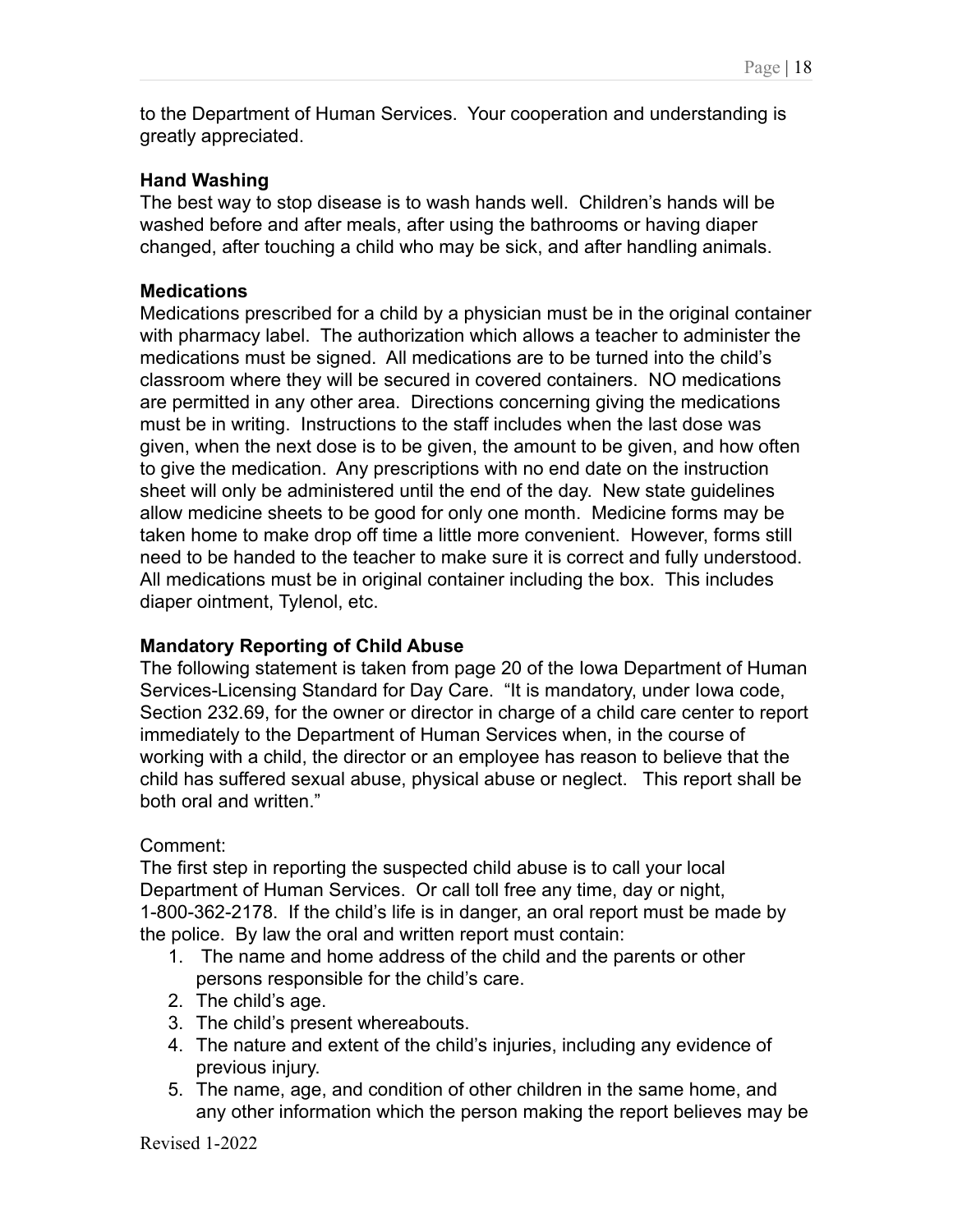helpful in establishing the cause of the injury to the child, the identity of the persons responsible for the injury, or the identity of the person providing assistance to the child.

Iowa law states that preschool and day care personnel may take photographs of the injured area at public expense. Any person participating in the making of or in the investigation of a report shall have immunity from any liability, civil, or criminal, which might otherwise be imposed.

#### **EMERGENCY PLANS**

Fire and Tornado Drills are held monthly. Berry Tender Child Care has Emergency Plans and Procedures on file at the center. All employees are trained in these procedures at orientation, and semi-annually thereafter. These plans are in place to be used in an instance whereby the facility, or parts thereof, need to be evacuated quick in the case of an emergency. Causes for evacuation could be fire, bomb threats, explosion, flood, severe thunderstorm, severe winter storm, hurricane, tornado, toxic fumes and electrical or structural failure. In an emergency, evacuation of the Berry Tender Child Care facility should proceed as rapidly and safely as possible. Temporary placement will be at the United Methodist Church 202 West Mission Street, Strawberry Point, Iowa. If circumstances arise that we need to relocate it will be aired over KCRG 9 & KWWL 7.

#### **Procedure for Incidents Involving Blood Exposure**

An exposure is defined as contact with blood or bodily fluids to which universal precautions apply such as:

-An injury to the skin

-Mucous membranes

-Skin that is chapped, abraded, or otherwise affected so that an effective skin barrier is not present

-A bite or injury which results in blood exposure

-A human bite will rarely transmit a bacterial infection if proper first aid is given. Hepatitis B and HIV can potentially be transmitted during a human bite if the skin is broken and a blood exchange occurs.

When a bite or injury occurring in the daycare setting involves a break in the skin and potential blood exposure, the Center will follow guidelines set forth by the Clayton County Health Department. The following steps will be taken:

-Assess the bitten area and clean with soap and water.

-Check both children's immunization records.

-If the director or staff member is not sure if the child is up to date on

immunizations, they will call the parent to find out.

-Notify the parents of both children immediately.

-File and incident report.

-Notify the licensing consultant by phone.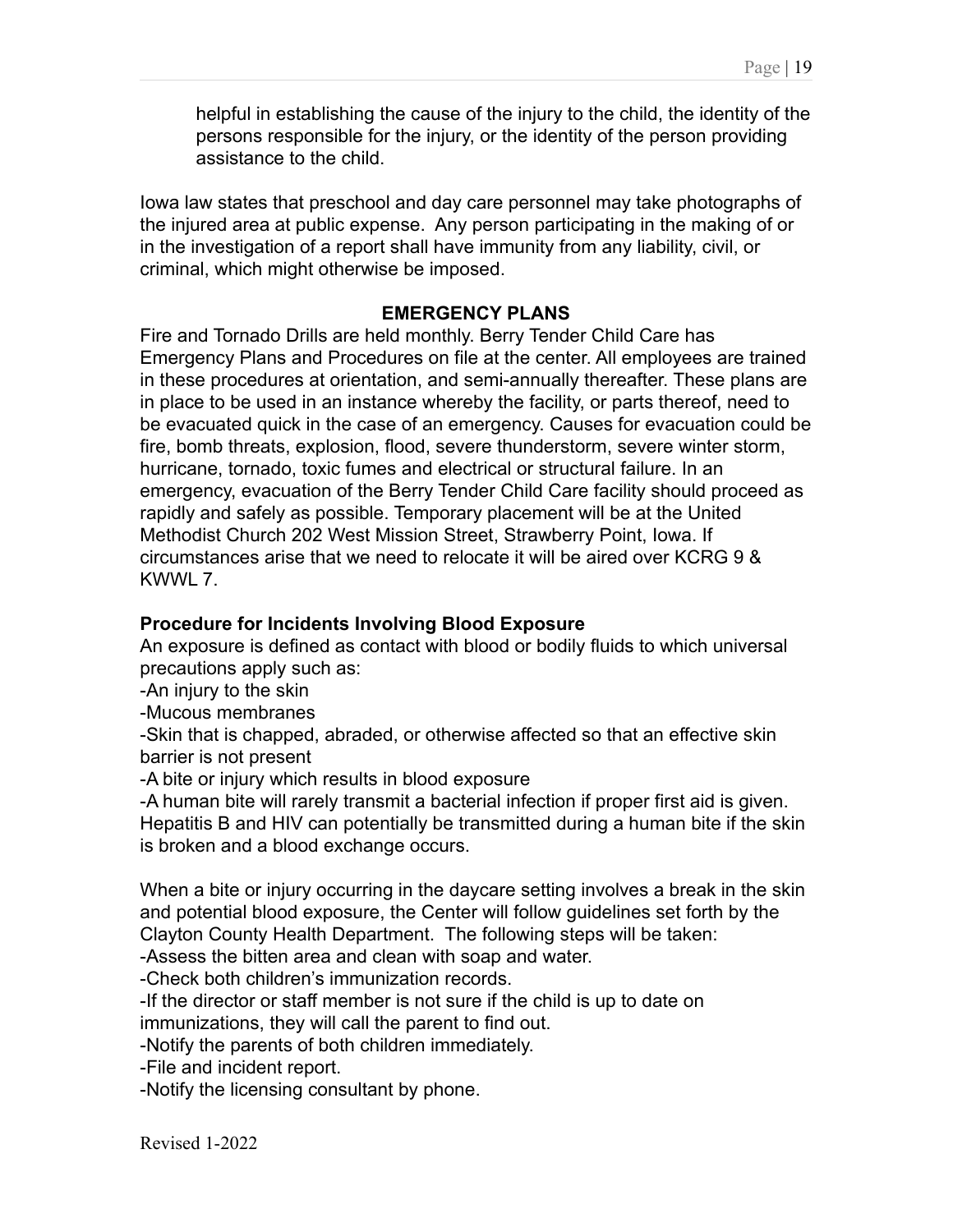## **DENTAL EMERGENCY PROCEDURES**

In the case of a Dental Emergency parents will be contacted immediately, then the following steps will be taken:

## **Toothache**

Rinse mouth vigorously with warm water to clean out debris. Use dental floss to remove any food that might be trapped between teeth. If swelling is present, place cold compresses on the outside of the cheek. (Do not use heat or place aspirin on tooth or gum tissues.) See your dentist as soon as possible.

## **Orthodontic Problems (Braces and Retainers)**

If a wire is causing irritation cover end of the wire with a small cotton ball, beeswax or a piece of gauze, until you can get to the dentist. If a wire is embedded in the cheek, tongue, or gum tissue, do not attempt to remove it. Go to your dentist immediately. If an appliance becomes loose or a piece of it breaks off, take it to the dentist.

## **Knocked-Out Tooth**

If the tooth is dirty, rinse it gently in running water. **DO NOT** scrub it. Gently insert and hold the tooth it its socket. It this is not possible, place the tooth in a container of milk or cool water. Go immediately to your dentist (within 30 minutes). Don't forget to bring the tooth.

### **Broken Tooth**

Gently clean dirt or debris from the injured area with warm water. Place cold compresses on the face, in the area of the injured tooth, to minimize swelling. Go to the dentist immediately.

### **Bitten Tongue or Lip**

Apply direct pressure to the bleeding area with a clean cloth. If swelling is present, apply cold compresses. If bleeding does not stop, go to the hospital or emergency room.

### **Objects Wedged Between Teeth**

Try to remove the object with dental floss. Guide the floss carefully to avoid cutting the gums. If not successful in removing the object, go to the dentist. DO NOT try to remove the object with a sharp or pointed instrument.

### **Possible Fractured Jaw**

Immobilize the jaw by any means (handkerchief, necktie, towel). If swelling is present, apply cold compresses. Call your dentist or go immediately to a hospital emergency room.

### **MEDIAL EMERGENCY PROCEDURES**